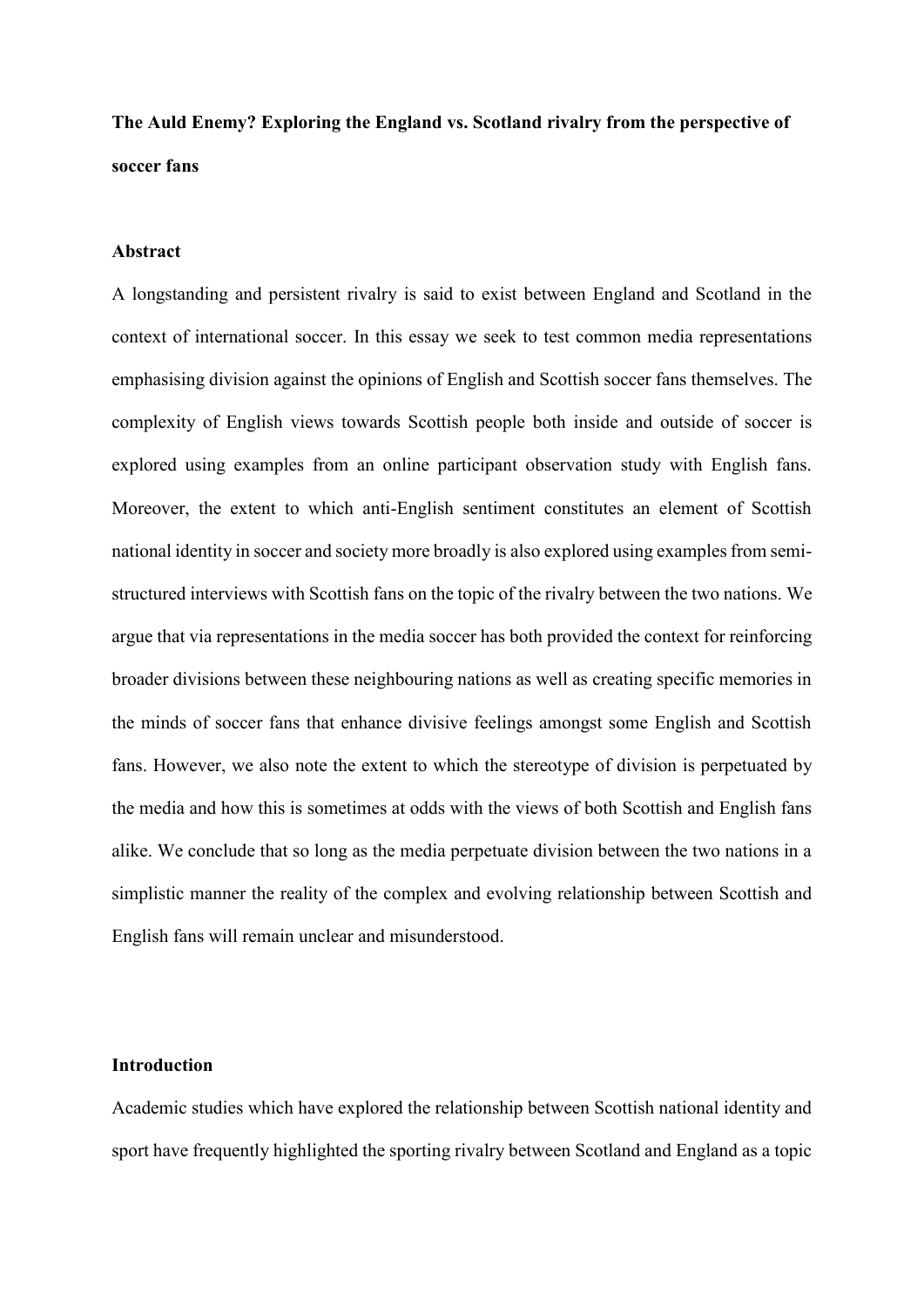of analytical interest.<sup>1</sup> The rivalry between the two nations is of particular interest given the unique status offered to the 'home nations' which constitute the representative teams of England, Scotland, Wales and Northern Ireland within the United Kingdom of Great Britain and Northern Ireland (UK), given that they represent the only examples of internationallyrecognised representative teams in sports such as soccer and rugby whilst failing to possess congruent independent statehood or political sovereignty. This privileged status therefore acts to reinforce the distinctiveness of Scottish national identity, with sport replicating other elements of Scottish civic society which maintained independent status within the UK, such as the 'holy trinity' constituted of the Scottish educational, legal and church systems.<sup>2</sup> Furthermore, given that the first ever international fixture in soccer took place between Scotland and England in 1872, the long history of the rivalry between the 'Auld Enemy' has ensure that the fixture has retained a special status for fans of both teams.

For Scottish national team fans in particular, England have been argued to act as the 'significant other' in comparative terms within the domain of soccer.<sup>3</sup> However, the gradual decline of the Scottish national team has reduced the frequency of Scottish successes over England, denying Scots the opportunity to demonstrate their ability to compete successfully with their larger neighbours, as was the case historically. This imbalance between the two nations in the sporting domain has also been argued to be analogous to the relationship between Scotland and England in a wider political and economic sense, given the relative population sizes and the political economy within the UK with regards to the distribution of wealth, resources and political power.<sup>4</sup> However, the salience of the rivalry between the two nations has arguably declined in recent decades, with Scots tending to place a greater emphasis on the importance of the rivalry than their English counterparts, resulting in a degree of disillusionment for Scots due to this lack of reciprocation.<sup>5</sup> Nonetheless, England still retain the status of main rivals for Scots, even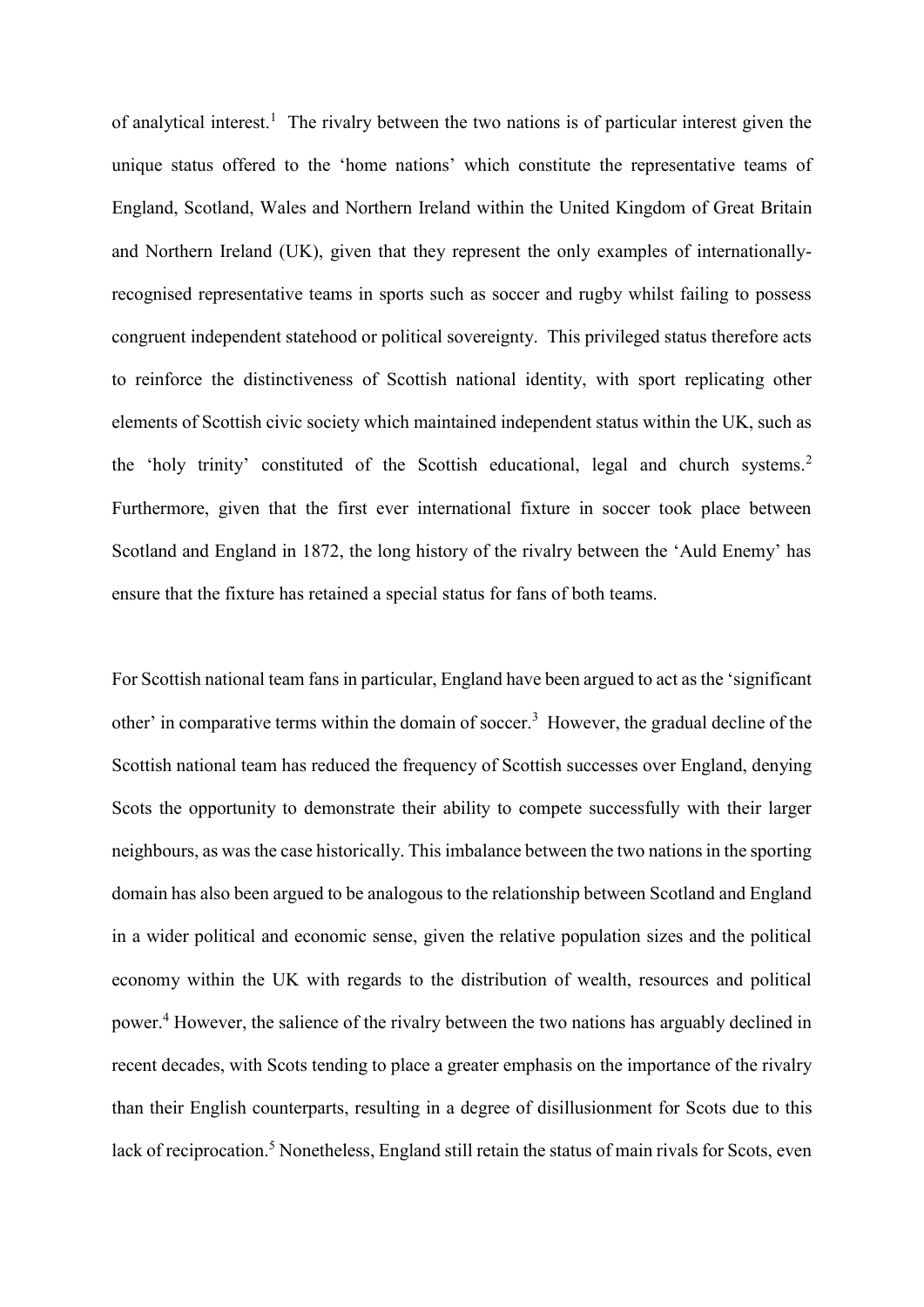if English soccer fans may look elsewhere to opponents such as Germany or Argentina for their main international rivals<sup>6</sup>

The rivalry between Scotland and England in soccer has also been argued to have manifest itself in a different way, with the behaviour of the 'Tartan Army' of fans of the Scottish international team frequently juxtaposed against that of their English counterparts. In recent decades, the Tartan Army have developed a reputation for good-natured support despite the frequent failures of the Scottish team on the pitch; indeed, the Tartan Army have often been identified as a source of pride for Scots in football.<sup>7</sup> For Bairner, the Tartan Army also provide an additional opportunity to distinguish Scottish supporters from their English rivals, given that the latter developed an association with the 'English disease' of football hooliganism in the 1980s.<sup>8</sup> The positive reputation of Scottish football fans has been argued to have led to a degree of self-caricature to reinforce this sense of superiority over England off the field,<sup>9</sup> despite the fact such attempts should be undermined by the numerous historical examples of drunken, violent or anti-social behaviour by Scottish fans in the 1960s and 1970s.<sup>10</sup> However, the gradual rehabilitation of the reputation of English national team supporters has negated the possibility for Scots to claim the moral victory off the pitch and is likely to be diminished in the future,  $11$ echoing the declining likelihood of a Scottish victory on the pitch.<sup>12</sup>

A final feature of analytical interest regarding the rivalry between Scotland and England is the expression of anti-English sentiment by Scottish soccer fans. The expression of such sentiment has been argued to manifest itself in various ways in both sporting and wider social contexts, ranging from comical remarks (whether benign or deliberately provocative) to more violent and abusive actions.<sup>13</sup> It can therefore be argued that the existence of anti-Englishness within the attitudes of certain Scots is one of the more adverse features which emerges from the rivalry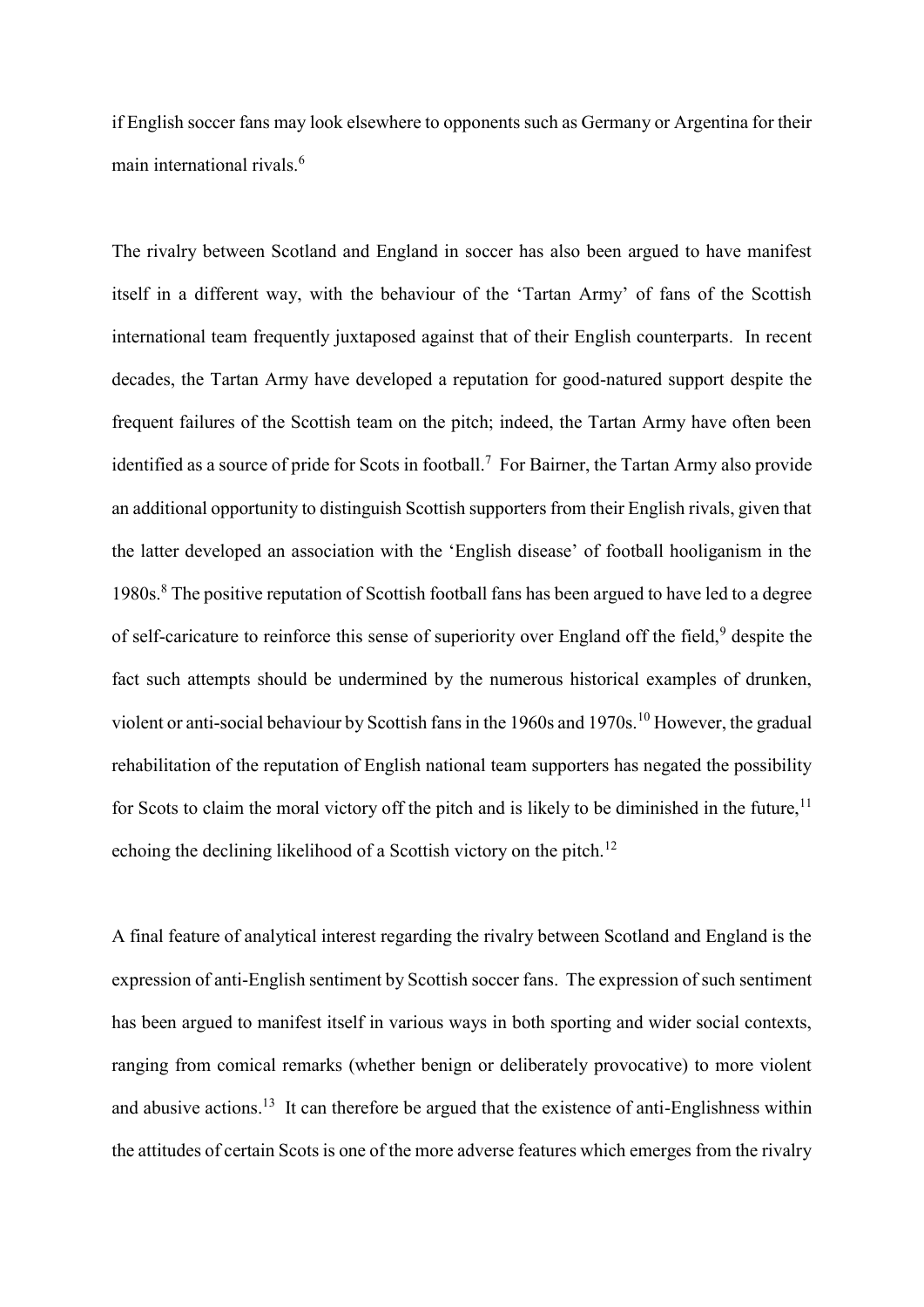between the two nations, with sport representing the domain in which this sentiment is most frequently expressed.<sup>14</sup> Moorhouse's extensive work on anti-English sentiment in sport particularly identifies the dependent relationship between Scotland and England as the primary cause of this ill-feeling, resulting in a sense of inferiority which manifests itself in a 'repressed nationalism' for Scots in sport.<sup>15</sup> For Moorhouse, the annual 'Home Internationals' soccer fixture between Scotland and England acted as a focal point for the expression of anti-English sentiment, with the regular fixtures often associated with historical symbolism of the rivalry between the nations through references to past battles and political ill-feeling.<sup>16</sup> Whilst the end of the Home Internationals tournament has negated the possibility for regular competitive fixtures between Scotland and England in recent decades, the expression of anti-English sentiment remains salient in media representations of this sporting rivalry, particularly when England are participating at major international tournaments in Scotland's absence.<sup>17</sup> Media depictions of Scotland versus England internationals have often sensationalised the fixture as being a 'fierce football rivalry'.<sup>18</sup> However, there is little research into the views of English and Scottish soccer fans themselves regarding the rivalry. Elias argued for the sociologist to be a "destroyer of myths",<sup>19</sup> and so the goal of the current study was to attempt to discover the extent to which the rivalry has been created as a social 'myth' by the British media in the minds of Scottish and English soccer fans.

### **Methods**

The goal of the current research was to attempt to begin to address this using empirical data collected in two separate studies. The first project was an online participant observation study conducted over a period of fifteen months between 2008 and 2009. The online fan community within which this ethnographic research was based was chosen specifically because of its independence from any single club, governing body or association and is an independent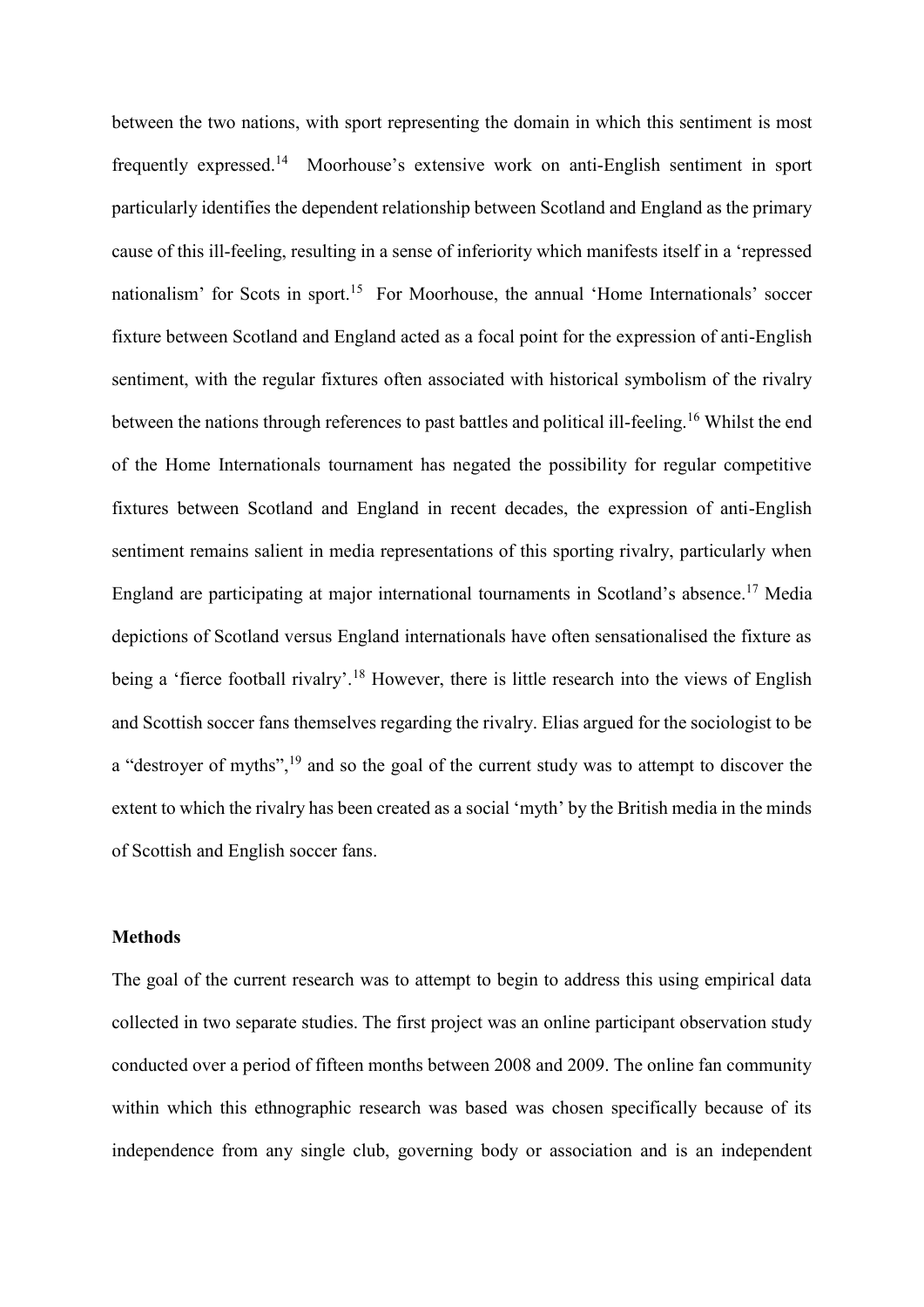website created, maintained and for the use of football fans from all over the globe. The site was established in 2007 and remains active with well over 1,000 members, a figure that continues to grow. In total, 93 members of the online community contributed to the 29 discussion threads that were used as data in the study.<sup>20</sup> Whilst most of the sample was English (62%) and it was their comments that provided the vast majority of the data, fans of other nationalities, including Scottish fans, also contributed with some comments that were utilised as comparative data. The majority of this figuration of fans were male (92%) and the age range was large (18-69 years; mean age = 30 years). Extracts from the study specifically relating to the England-Scotland rivalry are presented in the discussion section below. Findings from two separate discussion threads involving eleven members (all male; nine English and one Scot) of the online community are presented here. Each respondent has been given a number to protect their anonymity.

The second research project took place in 2011, with data generated through 13 semi-structured interviews with Scots who resided in England. Initial contact was made with five personal acquaintances in various geographic locations in south east England and the East Midlands known to meet the above criteria. Thereafter, a theoretical snowball sampling strategy was used, with 8 further participants recruited through personal and professional acquaintances of the original five participants. The interviews ranged in length from 35 to 135 minutes, and the interview data was recorded and fully transcribed verbatim. Each respondent has been given a pseudonym to protect their anonymity.

#### **Discussion**

### *Online participant observation study*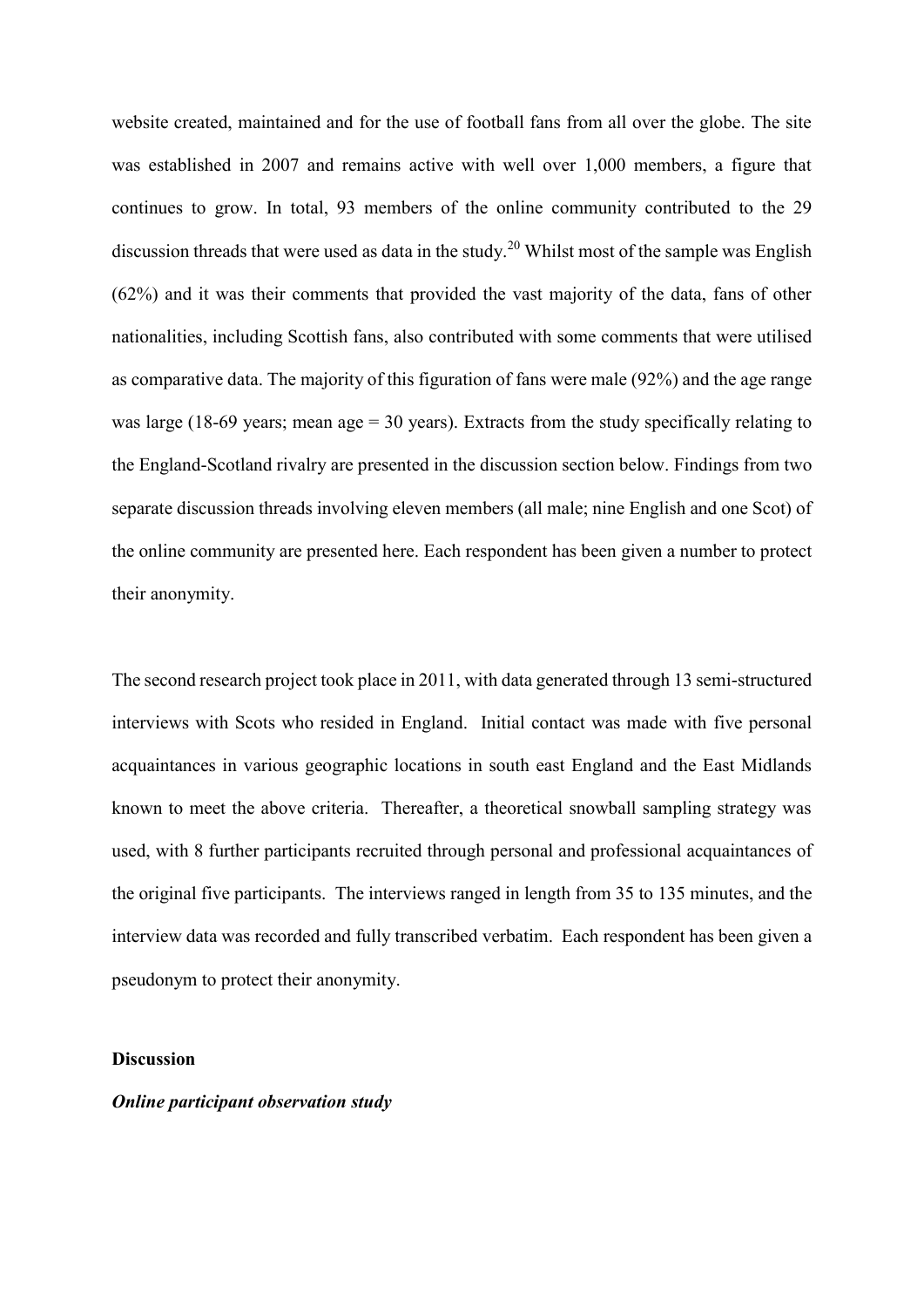The study of online interactions between football fans revealed that views of English fans towards Scottish people both within and outside of football varied significantly. It was interesting to note how football fans who interacted within the online forum were keen fans of other sports too an often discussed issues arising from various non-football related competitions/events. One such event was the Wimbledon tennis championships which occurs annually in late June to early July after the English and Scottish domestic football seasons have ended in May. In the summer of 2008 the Scottish player Andy Murray carried Britain's hopes for a Wimbledon Grand Slam and fans on the forum discussed their thoughts on him.

30: F\*\*k Murray, during the last World Cup all he did was slag off England, saying he hopes we get battered every match, then turns 'round and expects to get a lot of support during Wimbledon. (Male, English, Manchester United FC, aged 51)

9: (good posting emoticon) I agree, screw the little jock. (Male, English, Birmingham City FC, aged 24)

8: He strikes me as someone who doesn't really care how much support he gets. If you asked an Englishman if they wanted Scotland to win the World Cup would you expect them to say "Yes"? He's Scottish, there's a rivalry there…. Britain and the BBC need him more than he needs them.

(Male, English, Manchester United FC, aged 29)

19: In 2006 when Murray said: "I'll be supporting anyone but England" he was blasted by the press but he has since admitted that it was just a joke. But I don't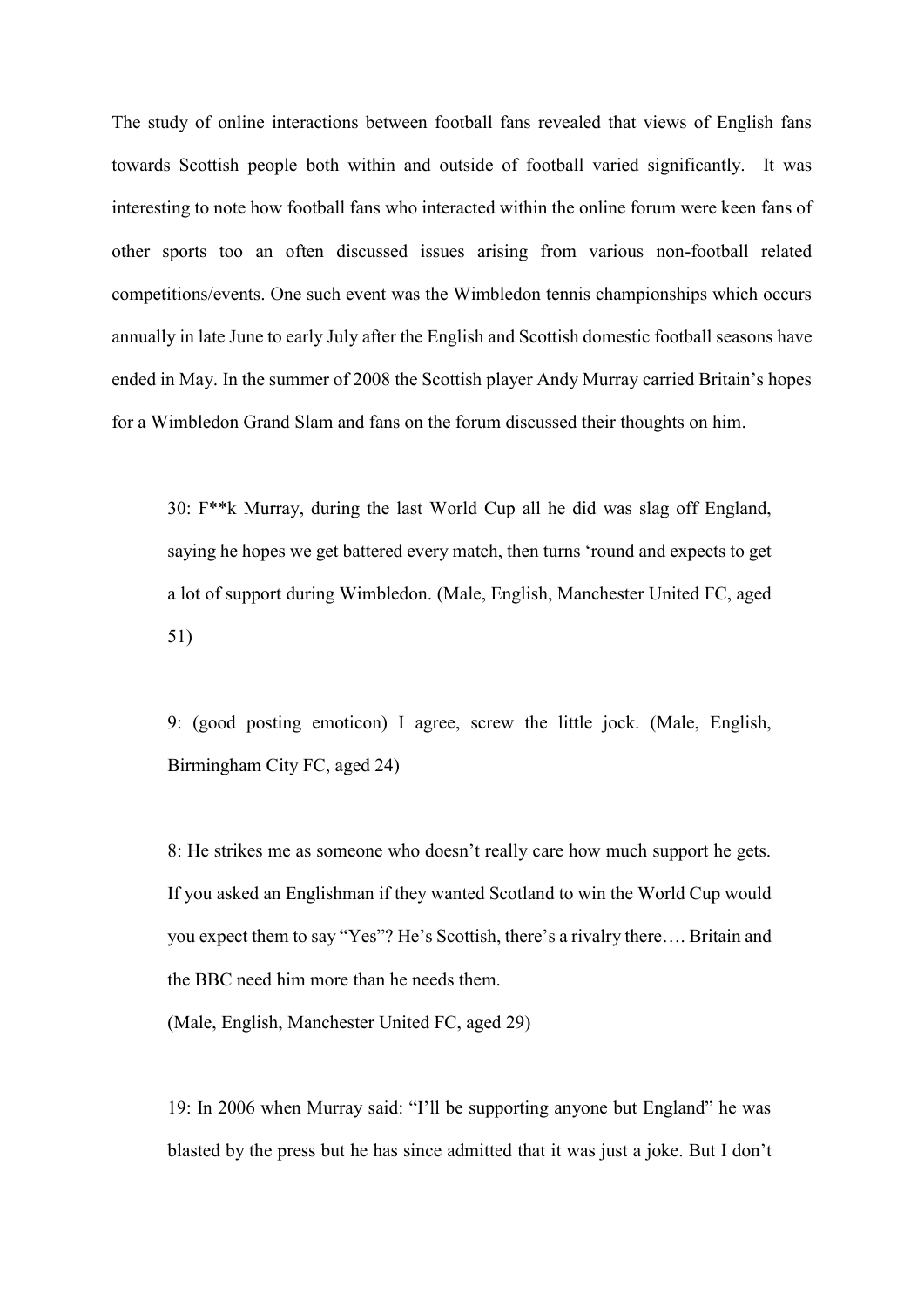care about all that, it's tennis at the end of the day not football. (Male, English, Arsenal FC, aged 21)

Many English fans were supporting Murray as he advanced through the tournament. When he was winning these English fans were all too happy to refer to him as 'British' but there was still an underlying resentment towards him. The researcher asked:

1: Why are so many people on here anti-Murray?

Which sparked further debate relating to the England-Scotland rivalry.

12: Think it goes back to when he said he would like to see England get beat; not only that he's a jock (smiley face emoticon). (Male, English, Tottenham Hotspur FC, aged 49)

19: He said he was joking about that. I think the main problem is the Scottish thing (smiley face emoticon). I don't care about that though. Only reason I'm unsure about him is because he acts like a moody teenager a lot of the time, and he's 21. Anyway, Murray and Nadal will be coming out in a minute. Who will win? (Pictures of both athletes flexing their muscles).

1: How did you feel about Henman then? Did you get behind him more because he's English?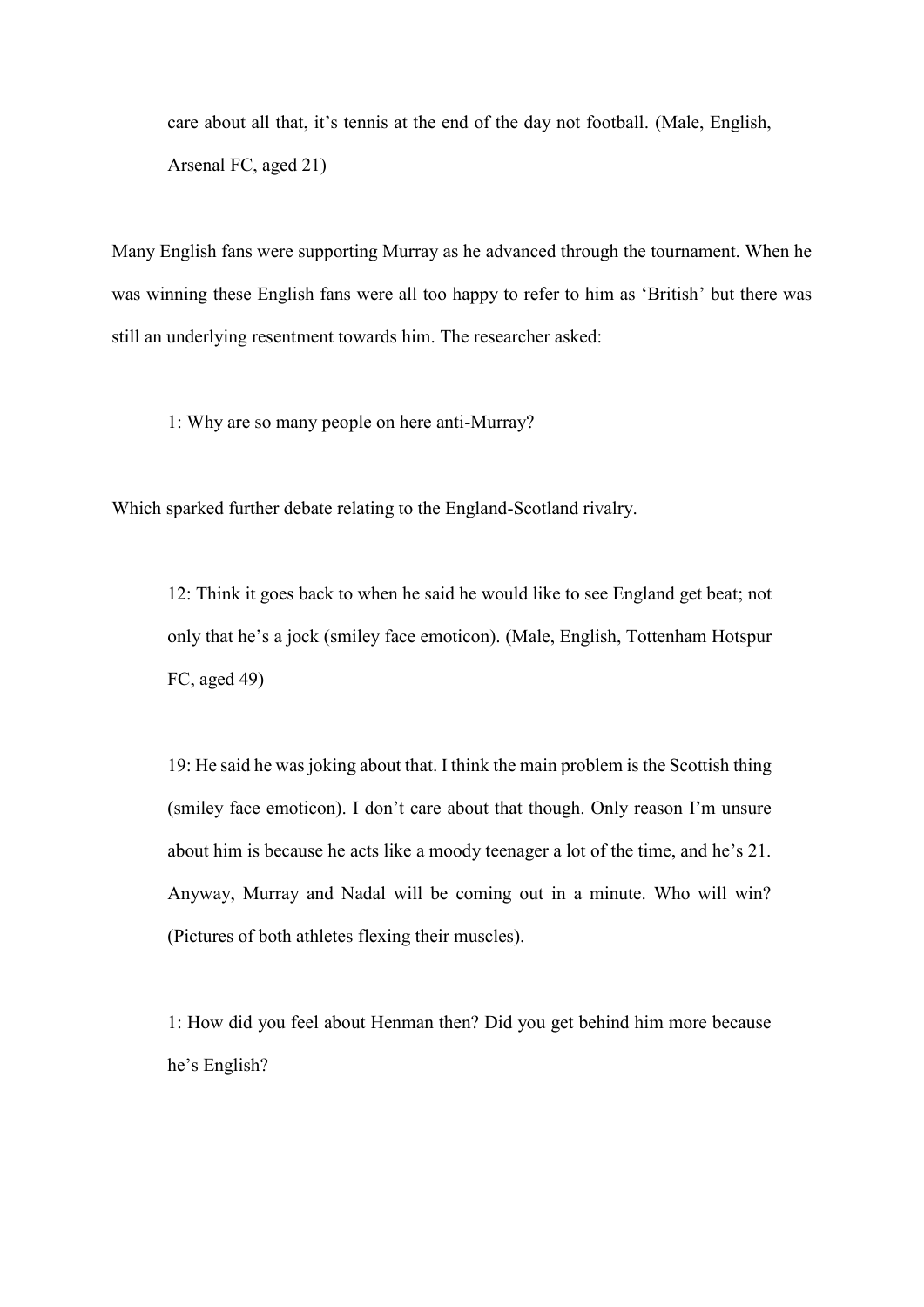In response to this, English fans views were mixed. Some were pro-Henman based upon him being English and thus being more representative of them.

19: I guess I did like Henman more because of the nationality thing, but I still follow Murray's progress quite a lot. In boxing I follow Joe Calzaghe and want him to do well, but I find I'm not as behind him as I would be Ricky Hatton.

Whereas others were anti-Henman because of his middle-class upbringing and Southern English accent. For some the strong North-South divide within English society emphasised by Russell seemed more important than the supposed national rivalry between Scotland and England. $21$ 

14: I'm English. But saying that, I'd relate to someone from Wales or Scotland more than some posh, fancy well to do nob from London or Brighton. (Male, English, Notts County FC, aged 22)

Perhaps the clearest example of anti-Scottishness from an English fan was the following.

9: I do. I hate Murray. He deserves no respect or support whatsoever. The main reason for this: he is from THE single most racist country on the planet: Scotland. No Scot would ever support an Englishman in anything at all so why the hell should we offer our support to a nation or any member of that nation who hate our guts? Glad he got smashed by a decent player.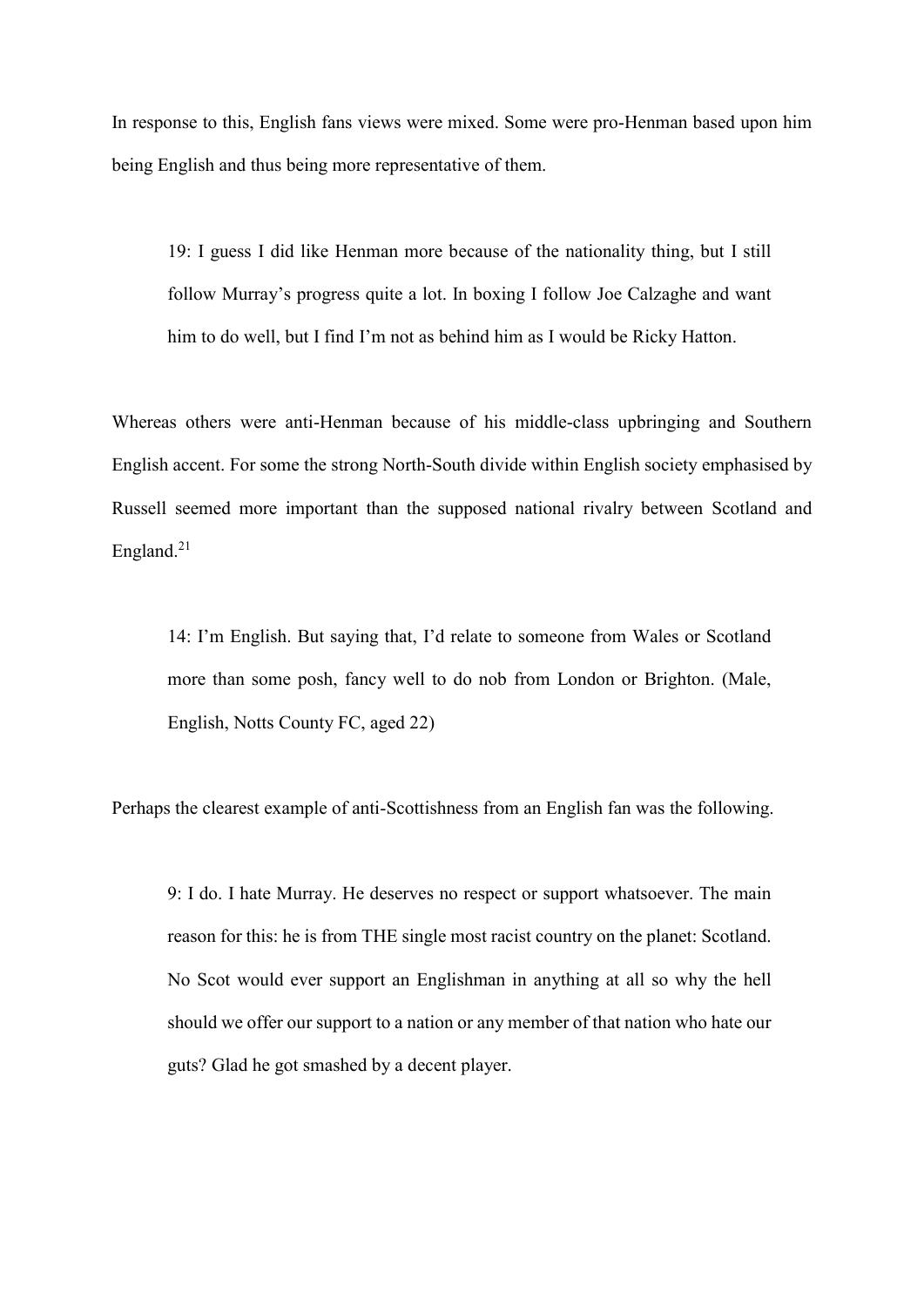This was a minority view amongst the other English fans in this sample and was quickly contested by a Scottish fan, resulting in the following antagonistic exchange.

46: The single most racist country on the planet, you really are a \*\*\*\* aren't you? In what wat does not wanting your traditional rivals to win (even if you don't consider that to be Scotland anymore) equal racism, oh and by the wat when did English become a race? I never want England (same as I don't really care about Wales and Northern Ireland unless of course they play England) to do well in SPORT and that's the key thing SPORT but I certainly do not hate English people and neither do most Scots. I take it you will stop supporting Birmingham given that they have apparently got a racist manager, assistant manager, coach and two of your players mist be racist as well Gary O'Conner and James McFadden because they all come from Scotland and apparently are racist by your definition. Finally, I don't particularly care that you didn't support Andy Murray because he was Scottish (hang on doesn't that make you as racist as us apparently), your comment was a disgrace and certainly an exaggeration. (Male, Scottish, Greenock Morton FC, aged 27)

9: Okay firstly, the reason I don't support Andy Murray is NOT because he's Scottish alone. It's because of his attitude of unjustifiable hatred towards the English for no apparent reason. He has publically slated the English and then expects them to support him. I also think he's a moody, arrogant little \*\*\*\*\*\*, but that has nothing to do with his nationality. Although, I do feel that his attitude is not uncommon among Scots, they are a nation with a chip on their shoulder and, in my experience, they hate the English on more than a sporting level. I do realise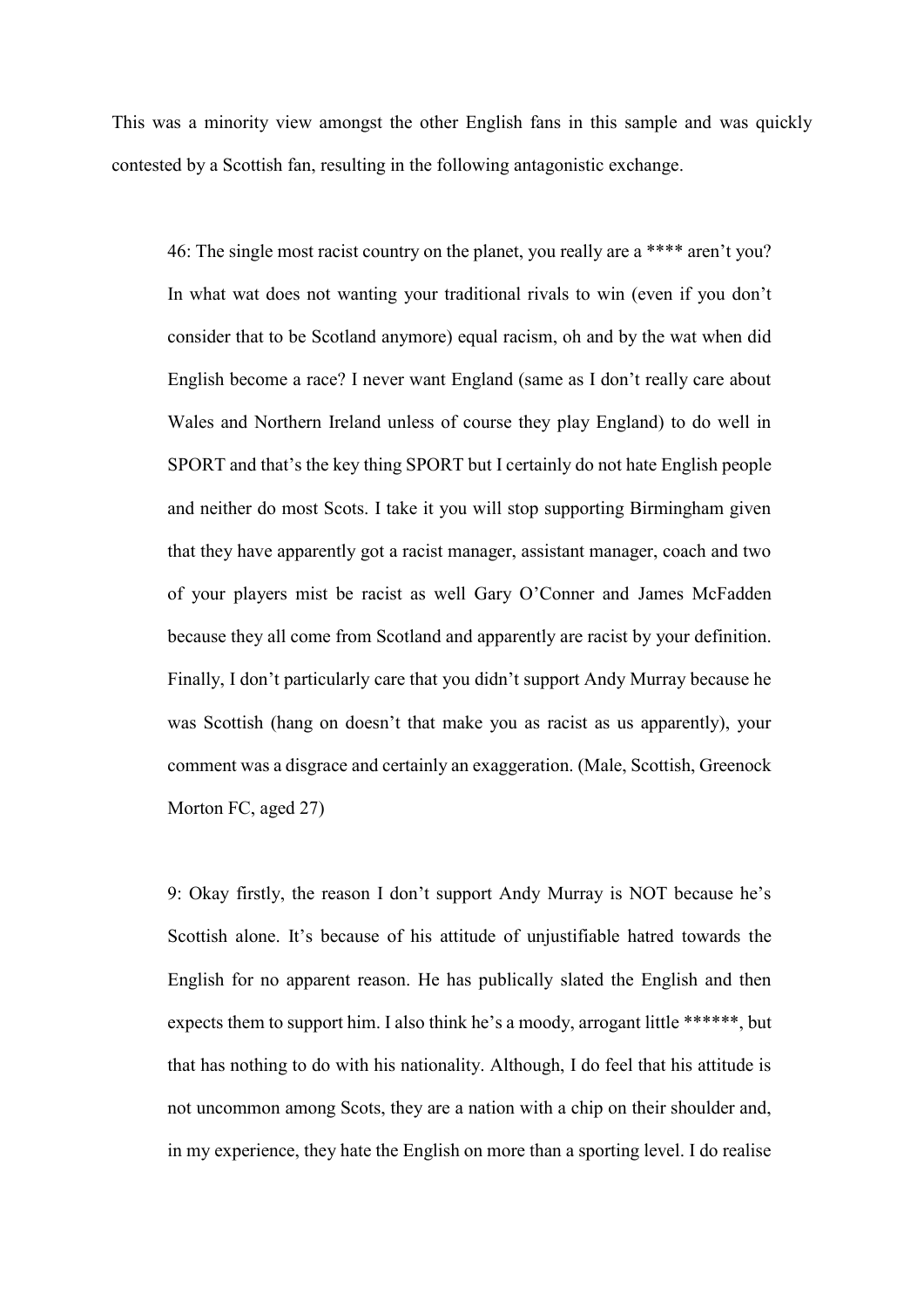that I am generalising a nation's attitudes and that's wrong. However, I do feel that Murray fits into this category, whether it be a minority of majority. I realise that my comments were rash and that they may have offended you, I apologise for that. I was simply relaying my reasons for disliking Murray and attempting to explain why he is such a dislikeable character. I realise that not all Scottish people are as I termed 'racist' I was simply implying that there is a culture of negativity towards the English on all levels in Scotland, and you cannot deny that. And FYI I'm not a huge fan of McCleish because I'm unsure about his managerial skills (not his nationality).

46: He is an arrogant, moody \*\*\*\*\*\* I agree with you there but I have never read or seen him say that he hates England or English people, if you basing that on his comment "anyone but England" he made a joke about the World Cup not about English people in general. I would think if he actually said that he hated England then people like Tim Henman would not talk about him in ways that suggest they are friends. Again I think we have to agree to disagree I do not believe that there is an attitude of hating the English. I am not saying that there isn't a minority who do hate the English, but for the majority there is a good relationship with our neighbours south of the border which is only threatened by a media that wants to cause trouble, people like Kelvin MacKenzie (I know Scottish name but he's not) anti-Scottish rants in the Sun. Is it any wonder there is a lot of people who want independence when you have idiots like that in the English media (his column is not in the Scottish Sun for obvious reasons)…there may be a minority but I certainly don't see a culture of negativity towards the English. I personally feel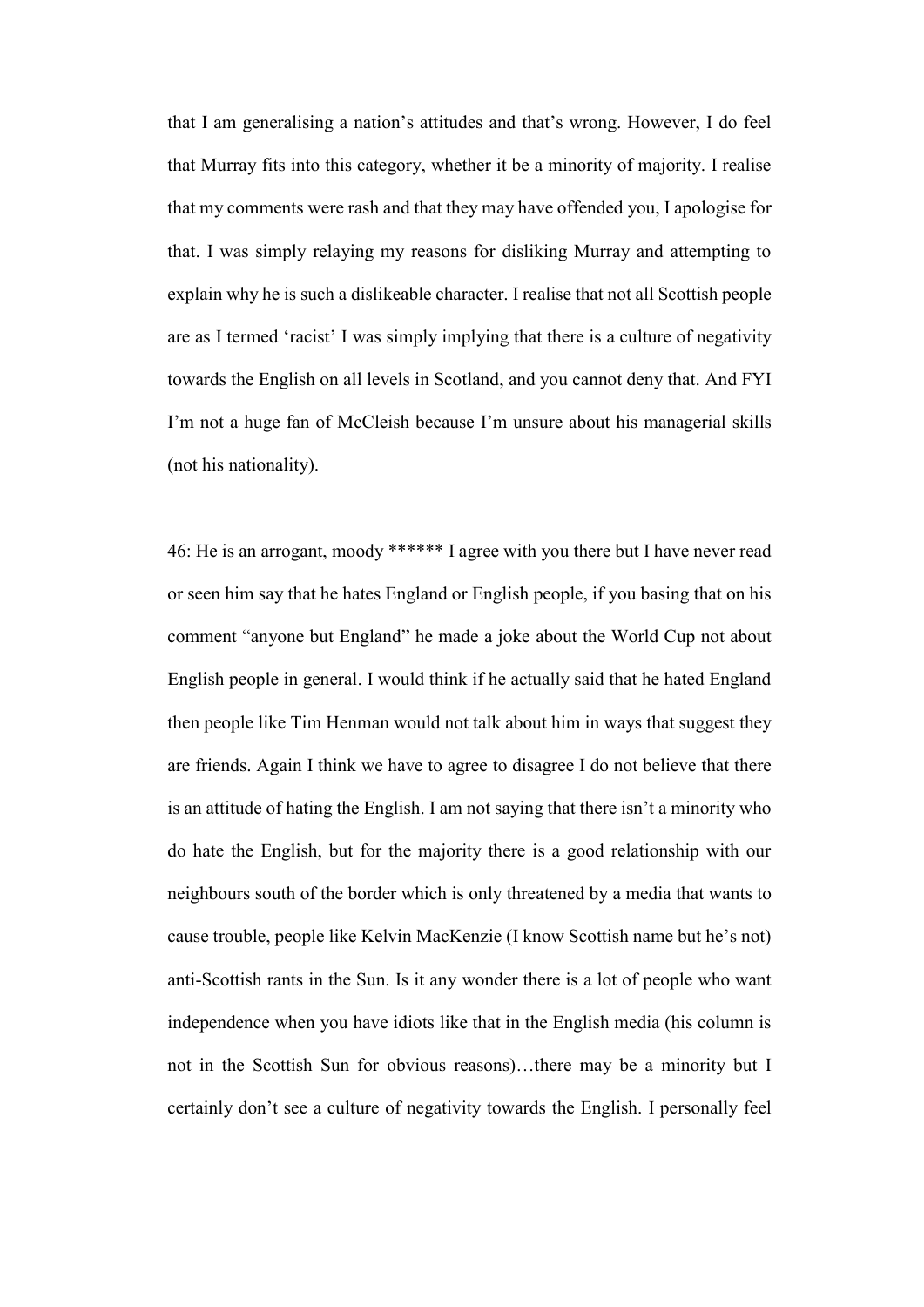there is a growing negativity the other way around this is possibly due to devolution and the fact Scottish MPs still vote on English only matters.

9: Okay well as you said, we'll have to agree to disagree. I am sort if I offended or upset you that was not my intention.

In a separate discussion thread on the Beijing 2008 Olympics there was also much debate about the England-Scotland rivalry. The researcher began the thread with the following questions.

1: Do you feel more British when the Olympics is on? Do the Olympics bring the English, Scots, Welsh and Northern Irish together?

The responses to these questions highlighted how many English fans believed the media hype regarding an England-Scotland rivalry both inside and outside sport demonstrating a familiar 'little Englander' mentality.

17: I'm about an hour from Scotland and don't consider myself to have anything in common with them. I'm closer to Edinburgh than London but I consider myself English. (Male, English, Arsenal FC, aged 20)

However, others were keen to stress that it is only really a sporting rivalry and that the nations within the UK are all interrelated in a variety of ways anyway.

47: I'd say overall most people are happy to be part of the UK, it's actually only really in sport where there is any division. When our troops go to war, they are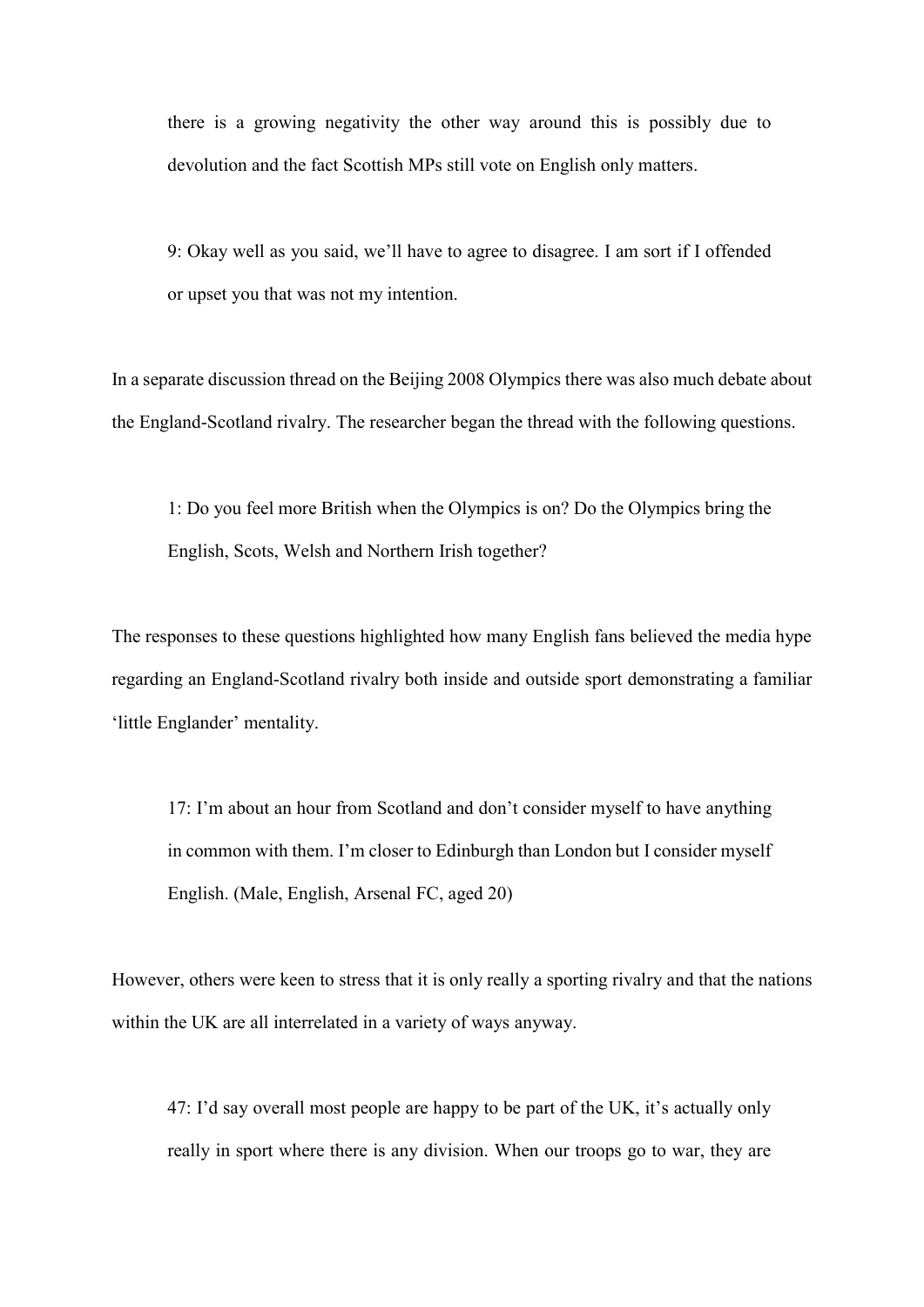British, and we honour each of them equally whether they are English or Welsh or Scottish. When our country interacts with the world it is as the UK, not as individual entities. I don't see Scotland or Wales as home to be fair – but then I don't see the North of England or the Midlands as my home, to me they are all regions of one country, each with slightly different histories and traditions. When I'm in Bristol for example the city is far more connected to Wales than it is to Newcastle, the links have been there for centuries, since the middle ages in fact! Culturally they are much closer as well. (Male, English, Queen's Park Rangers FC, aged 24)

59: I always consider myself British. We're so much stronger as one than as four, and I'm proud of what we've achieved as a country. I imagine I'd have come in common with the average Glaswegian than the average Londoner, so find it hard to see us as totally separate countries. Talk of separation is madness given the likely future economic climate of the world. (Male, English, Everton FC, aged 25)

19: I think it depends where you come from. Certain areas of England are going to have more in common with Scotland/Wales than others do. (Male, English, Arsenal FC, aged 21)

59: The 4 countries have always enjoyed a sporting rivalry, and I'd like to see that continue. Although I consider myself British I'd always support, for example, an English boxer over a Scotsman, just as I'd support a Scouse boxer over a Yorkshireman. (Male, English, Everton FC, aged 25)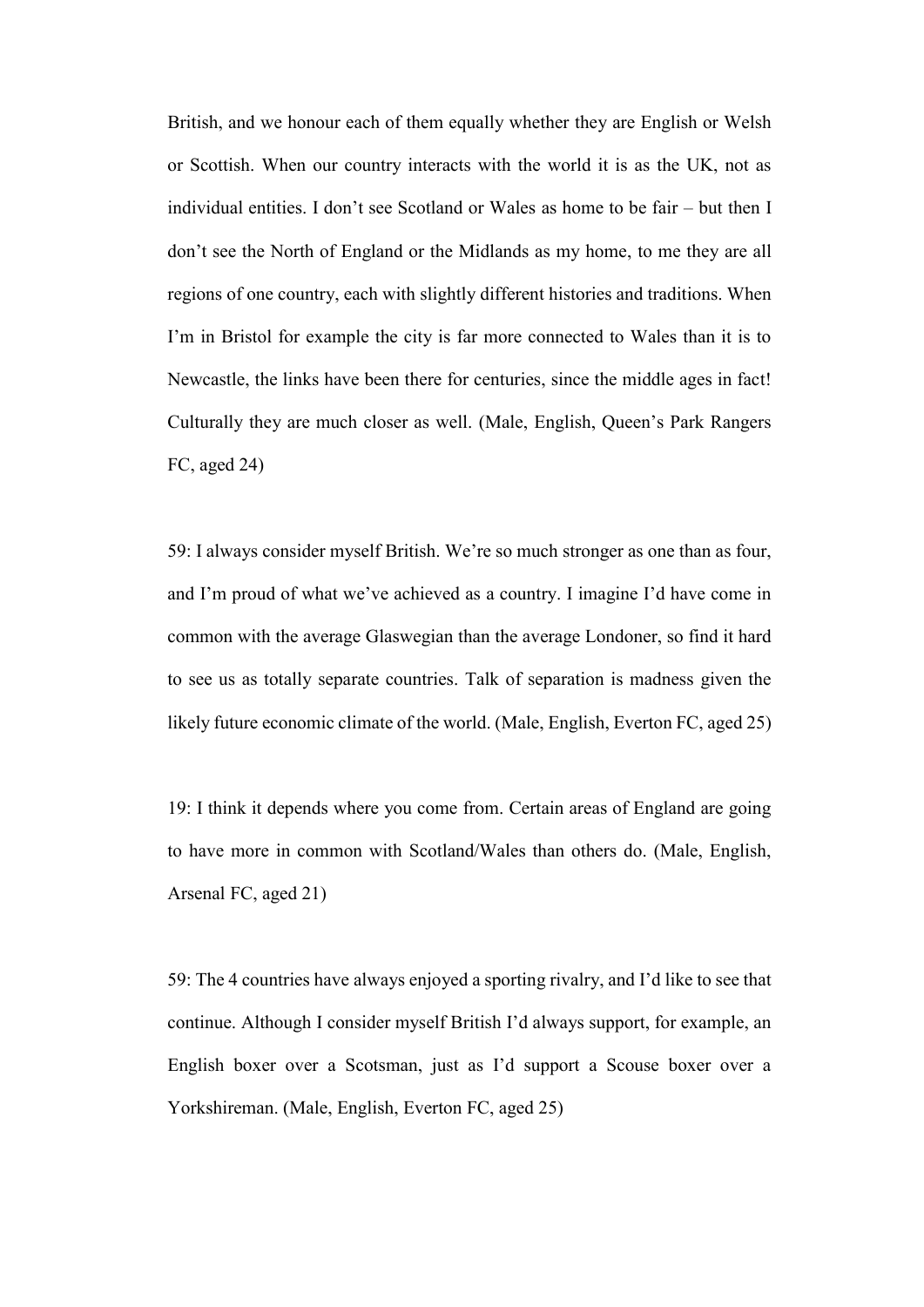It became clear that often English fans had made assumptions regarding the strength of feelings of division between England and Scotland outside of sport.

7: I don't quite get why so many Scots get all anti-British and want out of the union. I mean the whole excessive patriotism seems a little outdated to me, it's like people are stuck in the past for some reason or other. The world's a small place now and I mean I can't think of a good reason, even political, that would make the Scots hate the UK enough to want to leave and harbour such resentment towards the English. (Male, English, Manchester United FC, aged 31)

The Scottish fan in the sample responded to these kinds of comments by stressing that in his view the majority of Scottish people have no problem with the union between the two nations and that English fans views of Scottish anti-Englishness were largely unfounded.

46: I don't hate the UK I just consider myself to be Scottish and not British, why should Scotland not be independent? There are much smaller countries in Europe than us that are. Also I am sure this has been debated before but wanting out of the Union has nothing to do with hating the English, the majority of Scots have no problem with the English, myself included. I only dislike the English national team at any sport and would like to see them lose. This has nothing to do with the English people, however many would still like independence, it's hardly likely that if independence happened the SNP would erect Hadrian's Wall to stop those pesky Englanders crossing the border.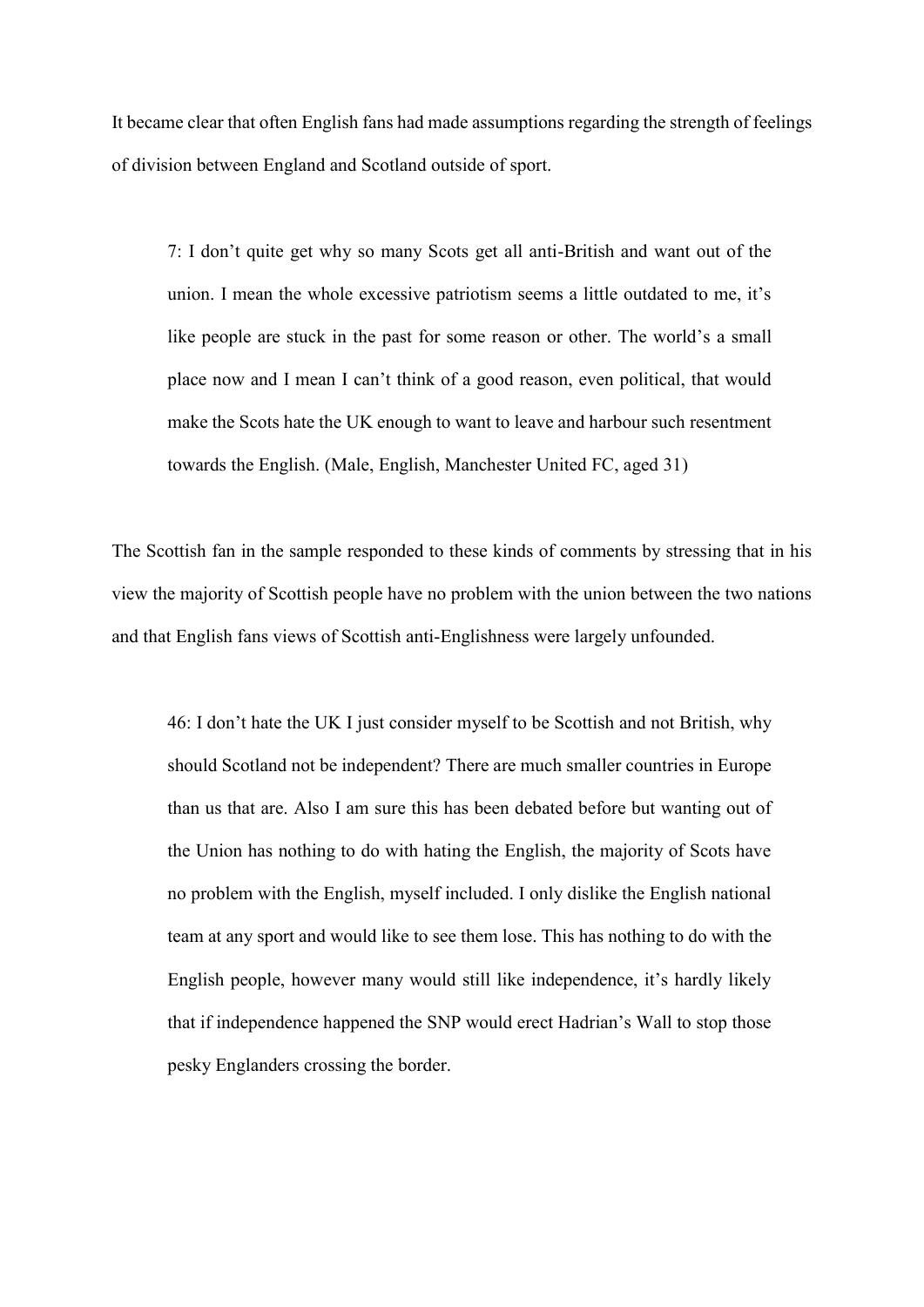In summary, whilst some English fans were antagonistic towards Scottish people and demonstrated a familiar 'little Englander' mentality,<sup>22</sup> others were much more ambivalent. Moreover, there were also other English fans who were keen to stress unity between the two nations (England and Scotland) and felt that the rivalry did not extend beyond sport. Finally, whilst admittedly not representative of the views of all Scottish fans, there were some interesting insights provided by one Scottish fan that came out of debates with English fans which also downplayed feelings of animosity from the perspective of Scottish fans. This latter point was echoed in the findings of the interviews with Scottish fans to which we now turn.

# *Interviews with Scottish fans*

The interviews with Scottish fans in the second study revealed that the rivalry between Scotland and England was frequently framed as a contest between Scottish underdogs and the dominant English. This narrative was argued to manifest itself in both a sporting and wider social context, echoing the arguments of Blain and Boyle:<sup>23</sup>

We're, whether rightly or wrongly, perceived to have limited resources, y'know, it's a little sort of David against Goliath kind of thing, y'know. So I'm rooting them on because they're the underdogs. (Richard)

You have this group mentality of… I think you have this feeling of Scotland's always the underdog, and you always want the underdog to do well, don't you? And England's always got so much more money, and so many better teams. And they have players here and there, and you don't want them to win, like. (Morag)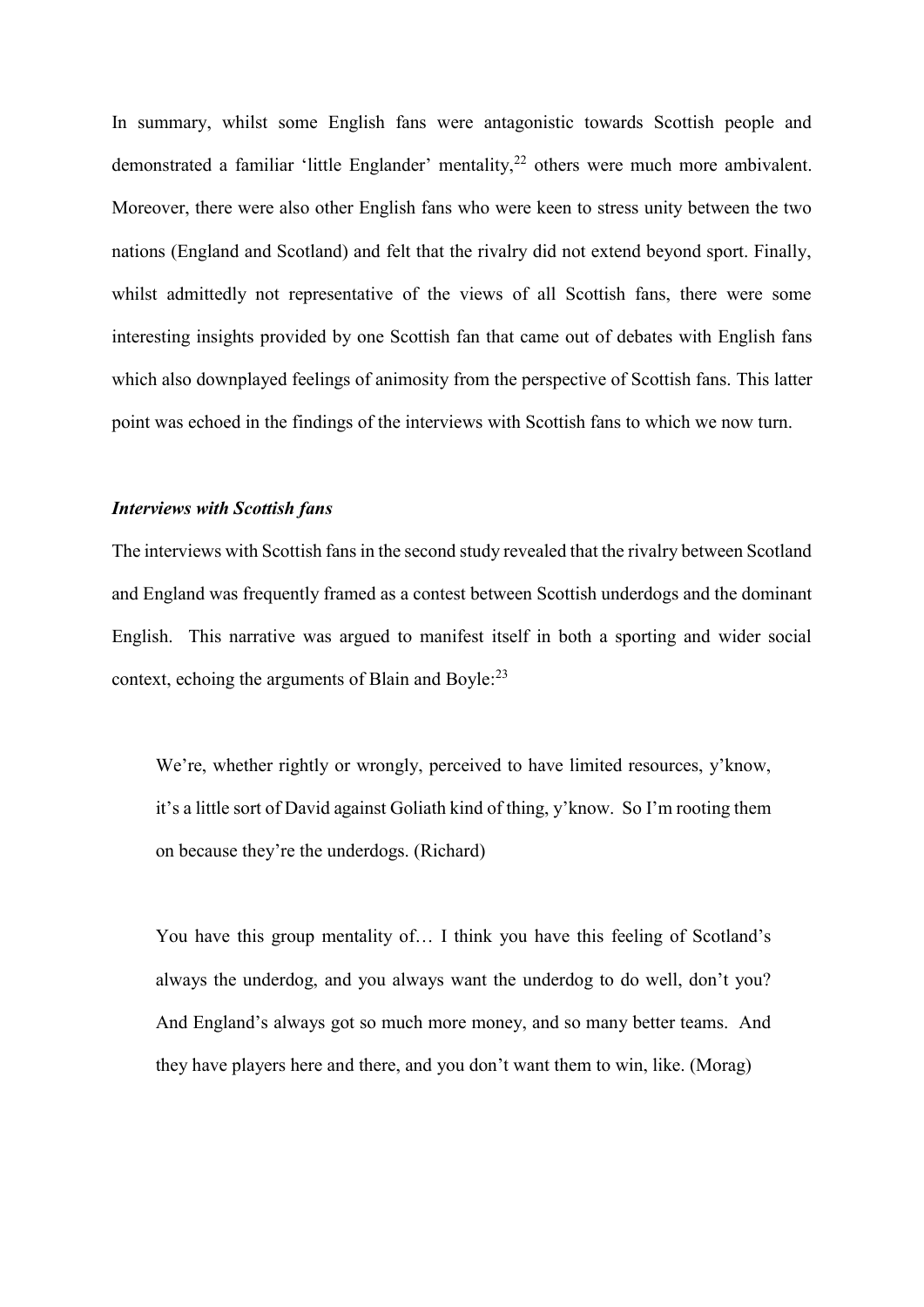And like everything that we learned was to do with battles. It was a lot to do with like Scotland overcoming England, which I feel like it affects a lot of people and how they view sport and that sort of thing, because it was always like the underdogs against big, bad England… like all of the sort of like battles that were like hundreds and hundreds of years ago. Like, people still bring that up, y'know, the invasions and all that sort of stuff. People sort of feel like they have to defend Scotland, and like England need to go down, and that sort of feeling still exists I think. (Michelle)

The comments from Michelle highlight that the rivalry between Scotland and England in sport is symbolically linked to the wider historical and political relationships between the two nations, highlighting the prevalence of the nationalist flagging of this rivalry within the Scottish education system and Scottish media, thus aligning with the contentions of Billig's 'banal nationalism' thesis.<sup>24</sup> Furthermore, the routine flagging of this asymmetric relationship in the media was also argued to have been explicitly exploited for political purposes by Scottish nationalist politicians:

I think every time I hear Alex Salmond on TV, there's an undercurrent that we're being stifled as a… as a… as a nation, we're under some kind of thumb. And I probably… and I probably don't watch as much Scottish political coverage as I could, but I do feel that. I think that's the kind of sense of that which comes from Holyrood. The fact that the SNP did so well recently is testament to that, that people feel in Scotland that there's kind of no representation in England. And I think that comes across in the Scottish media quite… pretty, pretty clearly. (Michael)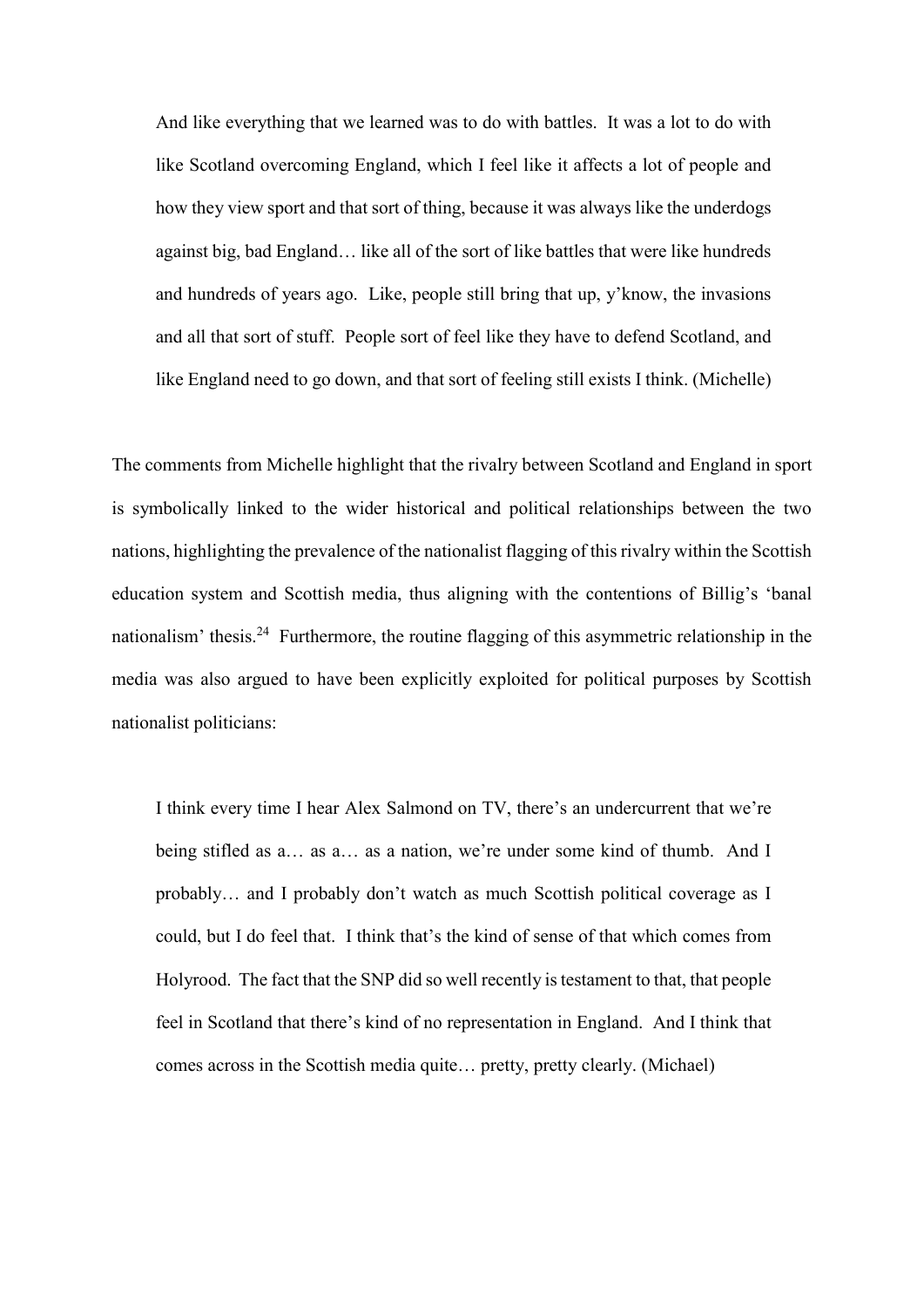This 'underdog' narrative of the Scotland-England rivalry in soccer, sport and politics can also be linked to the aforementioned concerns regarding the existence of anti-English sentiment in Scottish society. Whilst many analyses of Scottish nationalism have argued that it tends to portray an inclusive form of 'civic nationalism' within media and political discourse,  $25$  the existence of anti-English feeling represents one element of Scottish national identity which at least partially undermine such claims. For our interviewees, there was a widespread acceptance that anti-English feelings are evident in the domain of sport, with a range of contrasting explanations provided for this phenomenon:

…the relationship with England is part of what defines being Scottish, especially if you live down here. And there's a huge sense of… I just don't want to lose to England. It's not so much the winning, it's just not wanting to lose. And it's the same when they play someone else. I don't actually want them to lose. I just don't want them to win. (Scott)

For some reason, you seem to support the other team… (laughs)… when England are playing! (Mark)

I kind of try to formalise a bit, which is if England have a friendly, I want them to lose. Absolutely, I never want them to win a friendly, because I'm not harming England, it's just funny. I love it when they lose to small teams… but in tournaments, my rule of thumb is that I support them providing they play well. (Bert)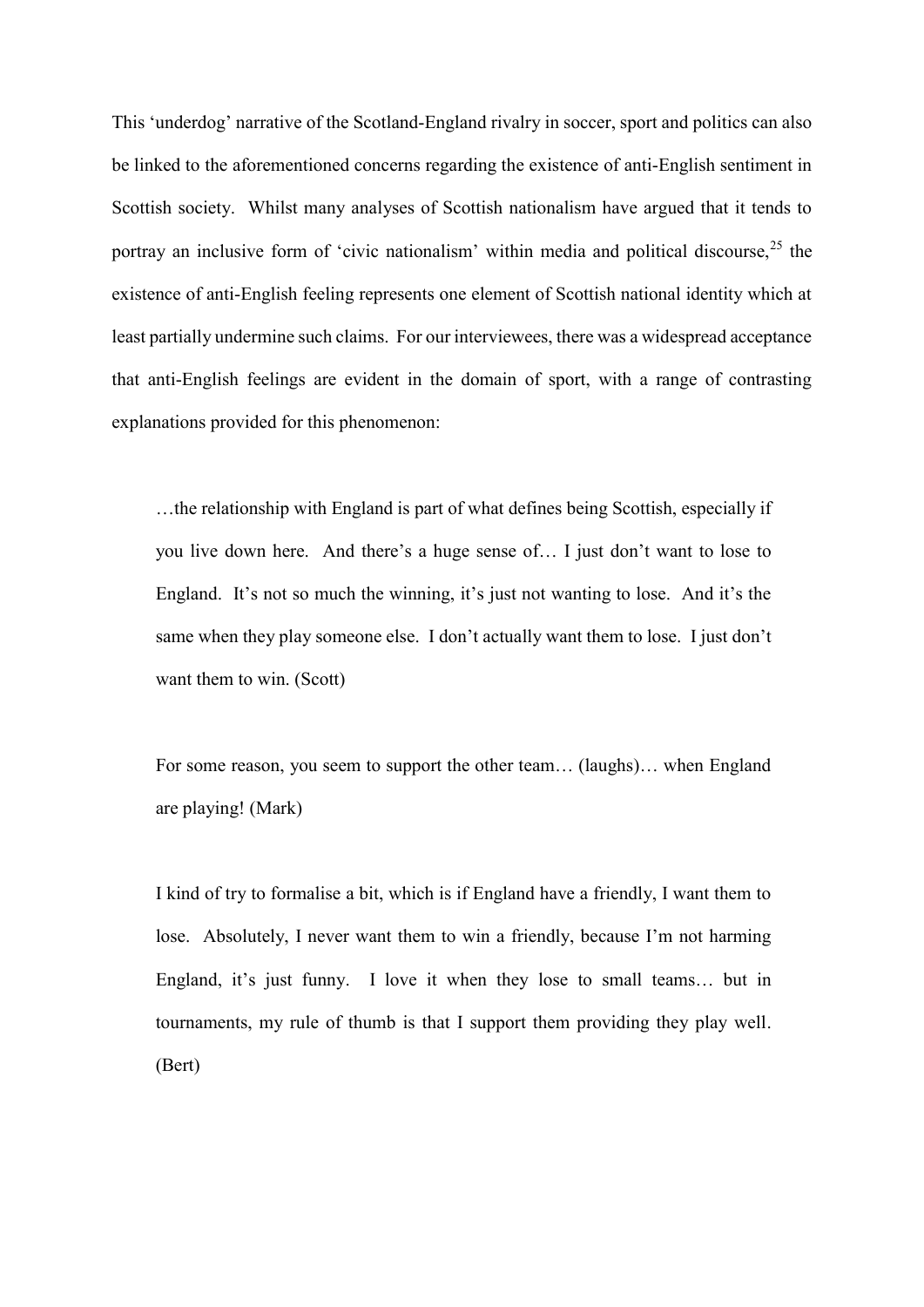Soccer was deemed to be the sport in which the rivalry between Scotland and England was most frequently extended to the 'Anyone But England' mantra of supporting England's opposition. Whilst this phenomenon was also argued to be evident in sports such as rugby union and cricket, it was argued that support for England's opposition was less common or vociferous in comparison to football, attributed to the contrasting social classes associated with the respective sports.

Again, the media were argued to play a central role in both causing this anti-English sentiment and the continued perpetuation of the rivalry between Scotland and England in soccer. In terms of the explanations offered as to why the media caused such ill-feeling, the annoyance expressed by Scots regarding the nature of sports broadcasters and commentators was particularly identified, with a commonly mooted argument that the hyperbolic comments regarding the quality of English teams at major sports events a source of frustration:

I don't have any nationalistic dislike of the English, at a kind of… a gross level. But it's the punditry and the media portrayal… it's like the media know if they put England on a pedestal, it's going to annoy the rest of the world who's not an England fan, and it's almost a kind of… it's like a red rag to a bull, I think to try and incite some kind of antipathy towards them. (Michael)

I might listen in and think the commentator is being biased towards England. And I guess that I've occasionally thought that in football and in rugby. And if you listen to the Scottish commentary you won't get the same, but that just might be me being blinkered! (Sandra)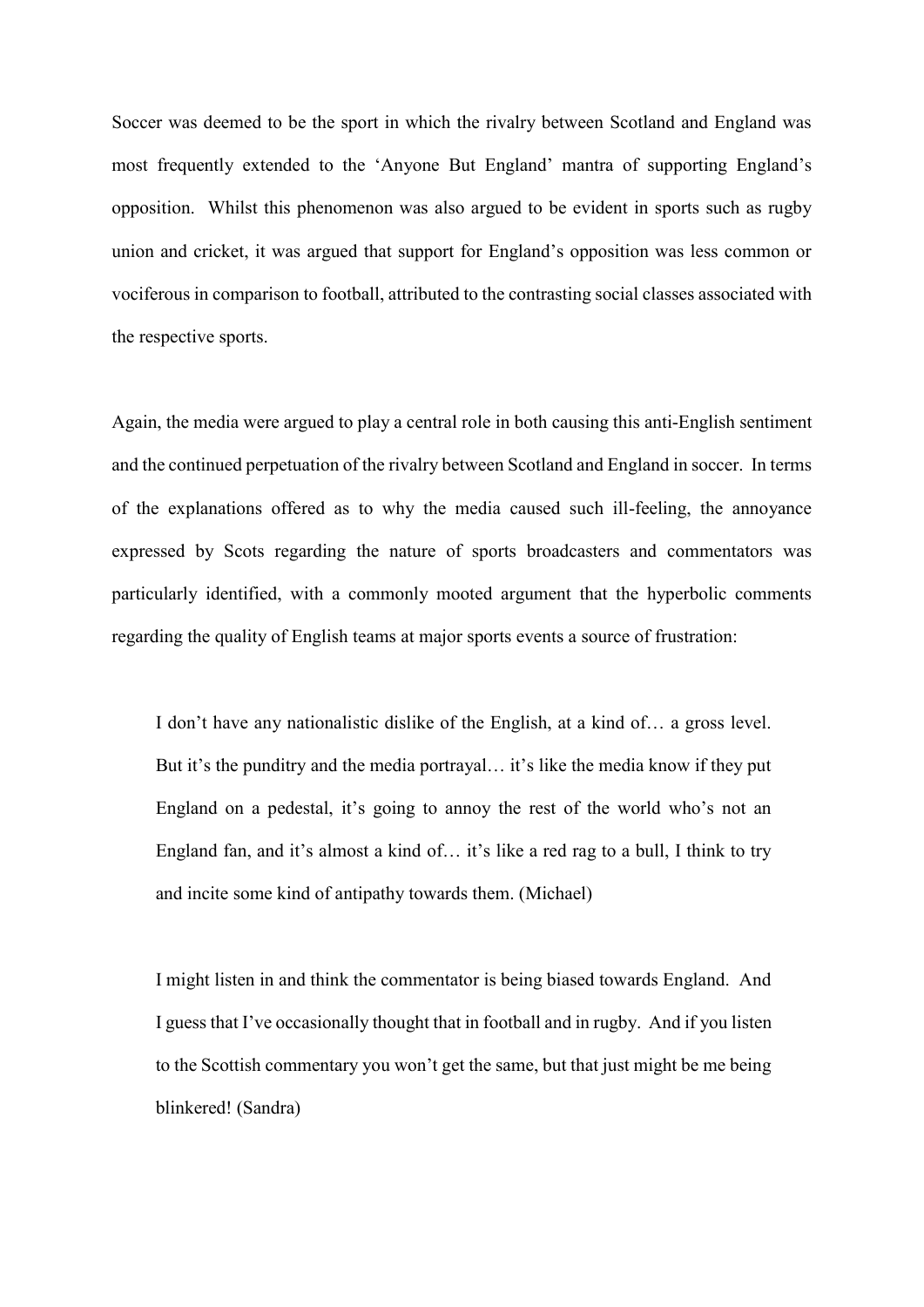…mainly, it's just their arrogance, I suppose. But I guess with football, they think they've got the best football team in the world, whereas with the rugby they know that's not the case. So you're sort of less wanting them to win, so to be put in their place, if you like. (Mark)

However, the rationale for the expression of anti-English sentiment by Scots in sport was also attributed to the sporting failures of Scotland themselves, moving away from the external attributions offered above. Indeed, for many interviewees, the fact that Scotland have failed to qualify for a major international football tournament such as the FIFA World Cup or the UEFA European Championships since 1998 has precluded the opportunity to support their own nation at these events; this therefore was argued to lead Scots to support England's opponents to give an added level of enjoyment, excitement and humour to proceedings:

Well if it's a bit of banter and... y'know... as long as it doesn't turn in to a full-on fight or anything like that, then what's wrong with a bit of banter, y'know a bit of a laugh? As long as you're no winding someone up the wrong way. (Brian)

Another interesting argument related to this point is the proposition that Scots even play up to the stereotypes of Scots being anti-English in sport, echoing the arguments of Blain and Boyle and Giulianotti.<sup>26</sup> It was argued that to a certain extent, Scots can tend to perform the role expected of them by others in relation to the expression of anti-English sentiment, both consciously and subconsciously:

I think from the Scottish point of view, a lot of it is this performativity. I think it is performing as anti-English. I think it quite amuses us. And it's partly because of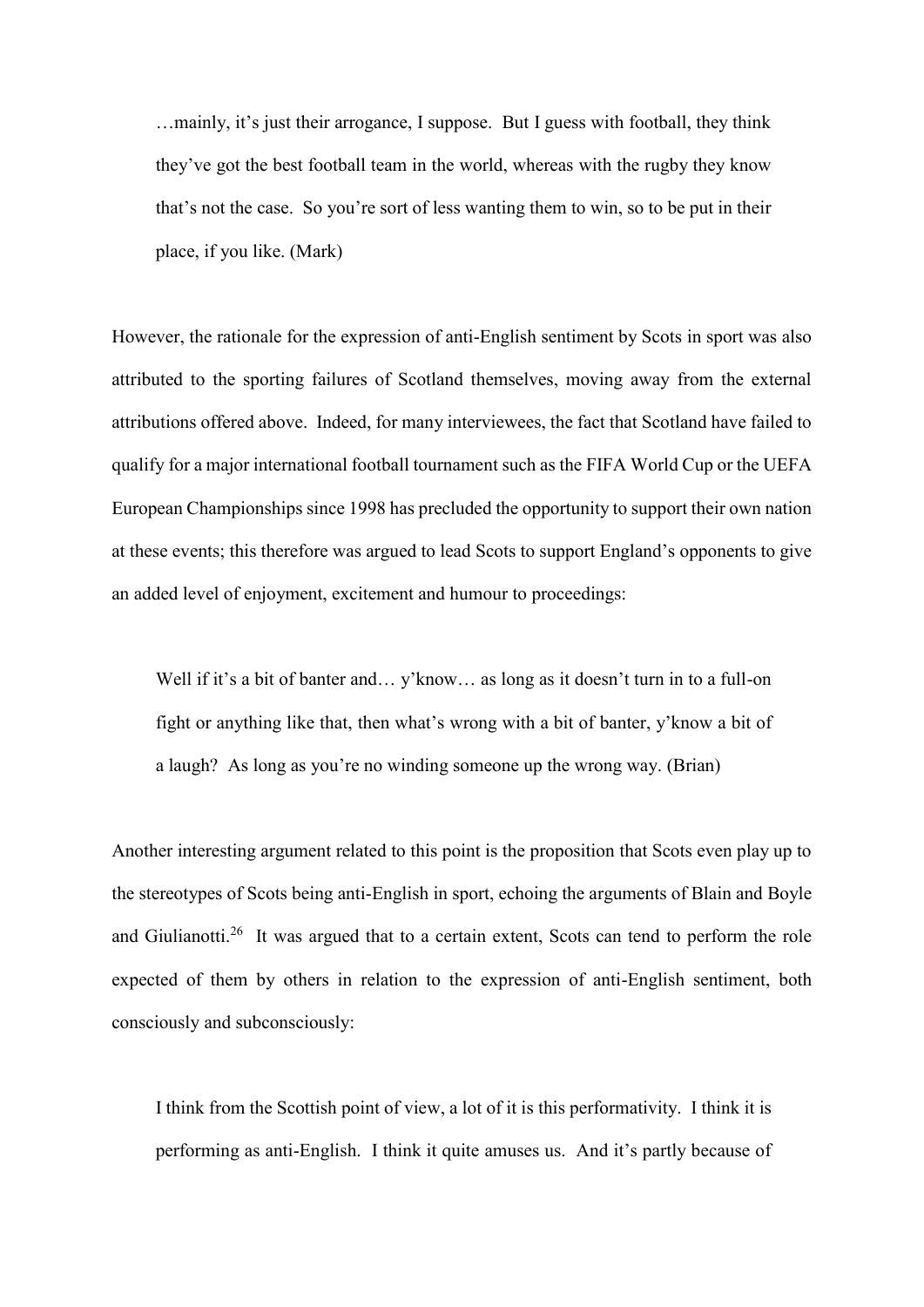the failings of our own national representatives… because I don't remember in the 1960's… late '50s, '60s… I don't remember having this or people having this anti-English thing in football. (Bob)

These comments regarding the performed nature of anti-English sentiment by Scottish soccer supporters link nicely to a related point regarding the behaviour of the 'Tartan Army'. For many of the interviewees, the rivalry between Scotland and England was influenced by the attempts of Scots to deliberately distinguish themselves from the English, arguing that Scottish national identity was equally shaped by non-Englishness in addition to anti-Englishness:

…it's not about proving that you're the best any more, and so I think that Scotland fans go to games now with a different attitude than they used to, and to the way that England fans do. England fans go there thinking they are the best in the world, and wanting to prove that they're the best in the world. (Scott)

I think people probably are just against the whole English identity as well. I think people who don't know English people, and probably just have this image about being pretentious and nothing like… nothing like Scottish people and that sort of thing. So they probably use that sort of thing to distance themselves from England, and make it seem like they're totally different. (Michelle)

These comments therefore provide support for Bairner's contention<sup>27</sup> that soccer provides an opportunity to distinguish Scottish supporters from their English rivals, thus avoiding the conflation of Scotland and Scottish identity with wider perceptions of the Englishness and **Britishness**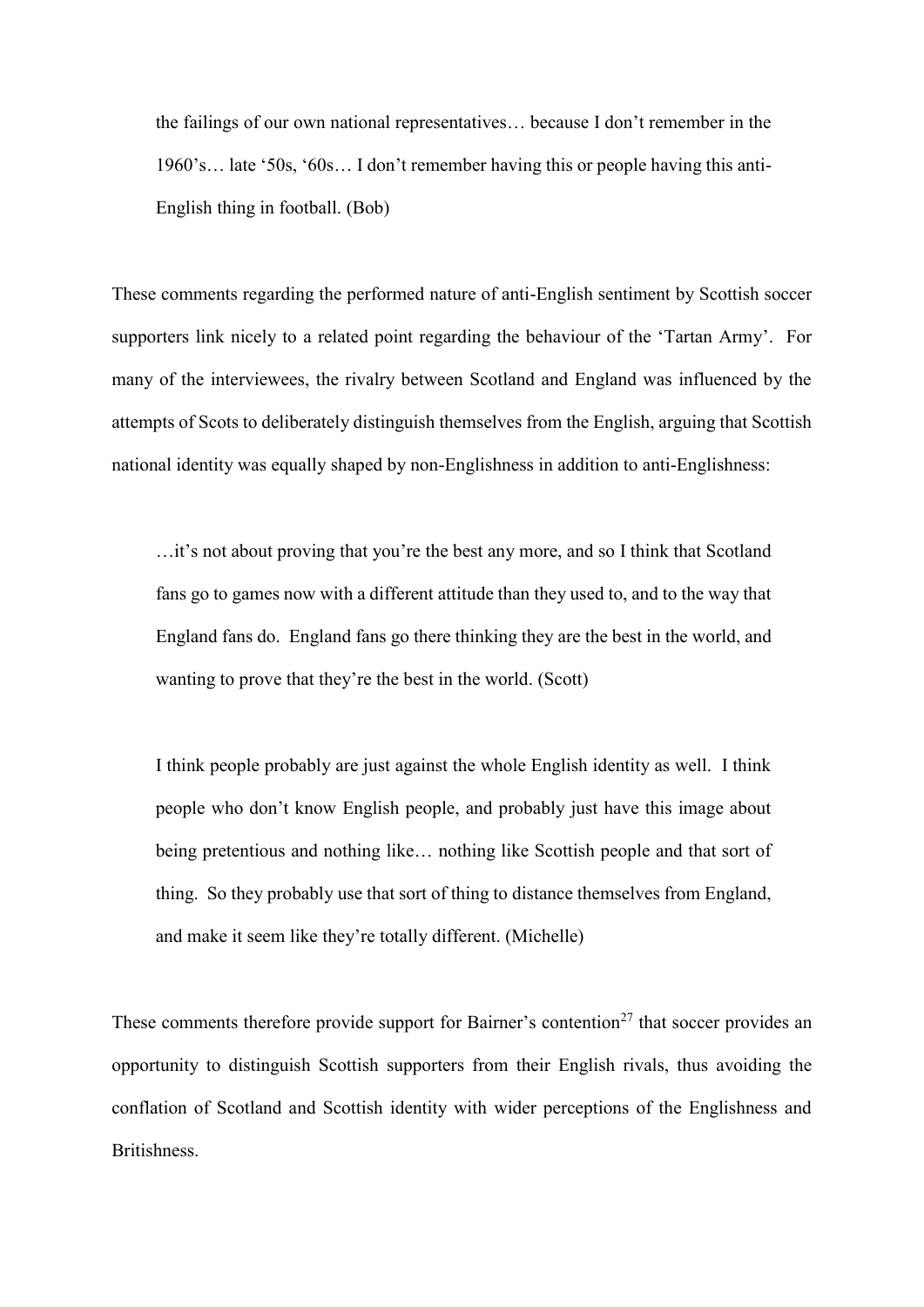However, despite the clear consensus amongst our Scottish representatives that the rivalry with England remains salient for Scottish soccer fans, the lack of reciprocation from English fans regarding the importance of this rivalry was also acknowledged. Whilst England represents the 'significant other' for Scots in soccer and other international sports, it is clear that England's main rivals varies depending upon the sport in question, instead concentrating their fans attention on Germany and Argentina in football, Australia in cricket, and France in rugby union:

I used to say to these people "English people don't hate us", and they were like "they do, they do, there's like a big wall… they hate us and we hate them". And I was just like, "they don't, they don't give a fuck". They're too busy hating the French and the Germans, we're just like little Scotland to them. And… and who wants to admit that? That you're insignificant, your 5 million to their 55. (Bert)

The unrequited nature of the rivalry between Scotland and England is therefore a disappointment for Scottish fans, with the lack of reciprocation often viewed as a slightly patronising approach. It can therefore be argued that the gradual decline in the importance of this rivalry somewhat mirrors the declining success of the Scottish international team, thus encouraging the English to look elsewhere for more competitive rivals in soccer.

### **Conclusion**

In this essay we have sought to test common media representations emphasising division between England and Scotland in soccer against the opinions of English and Scottish soccer fans themselves. The complexity of English views towards Scottish people both inside and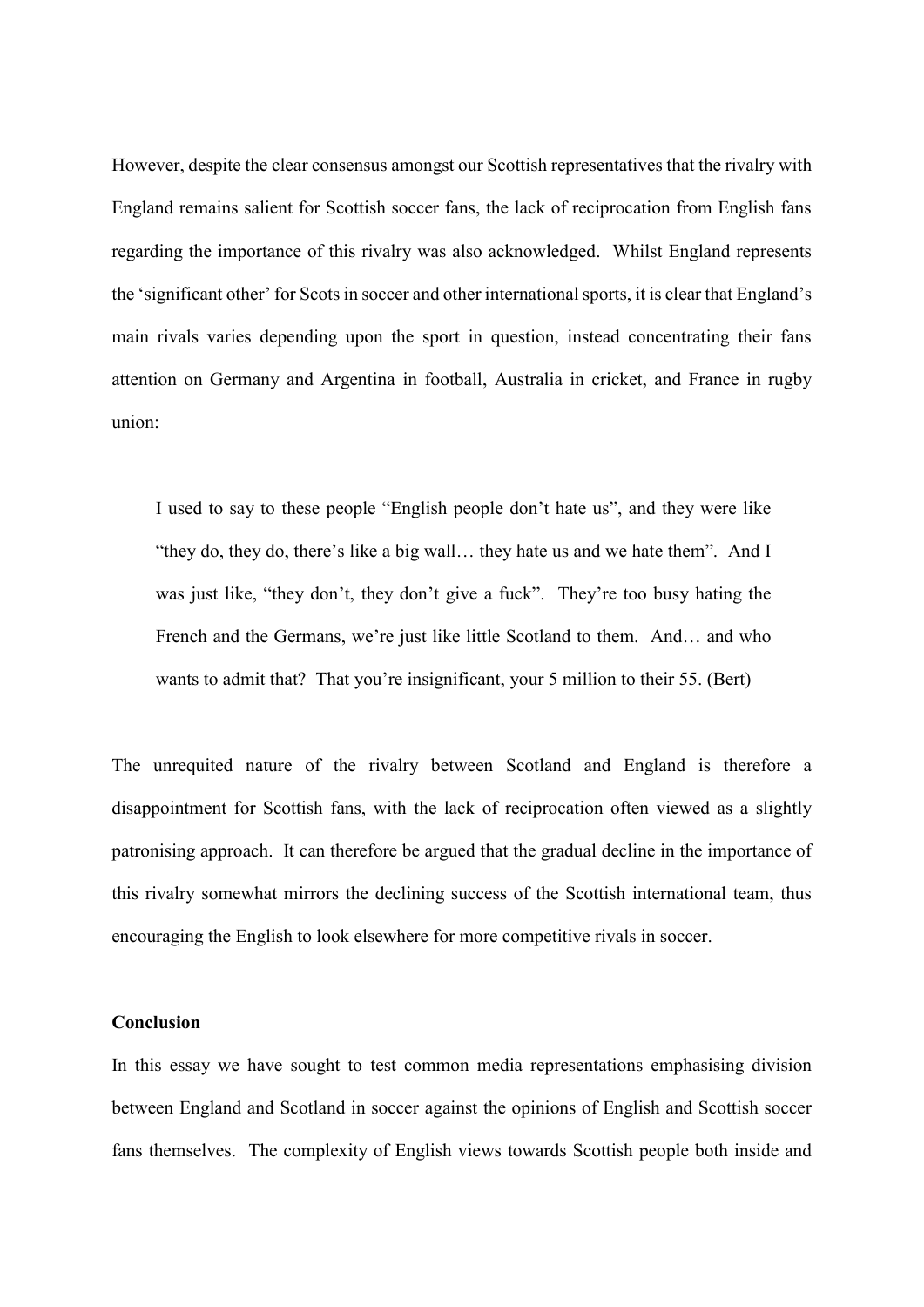outside of soccer was explored with English fans using examples from an online participant observation study; furthermore, views regarding anti-English sentiment as an element of Scottish national identity were explored using examples from semi-structured interviews with Scottish soccer fans. Findings revealed that whilst some English fans were antagonistic towards Scottish people and demonstrated a familiar 'little Englander' mentality,<sup>28</sup> others were much more ambivalent. Moreover, there were also other English fans who were keen to stress unity between the two nations (England and Scotland) and felt that the rivalry did not extend beyond what happens in sport, particularly soccer. Finally, interesting insights were provided by one Scottish fan that came out of debates with English fans which also downplayed feelings of animosity from the perspective of Scottish fans.

Contrasting reflections on the nature of the rivalry between the two nations were equally evident within the responses of the other Scottish fans who participated in the semi-structured interviews. For some, anti-English sentiment was deemed to be a continuing element of Scottish national identity in soccer, with certain interviewees contending this sentiment at times became apparent outside of the domain of soccer and sport more broadly. However, the vast majority of participants denounced the simplistic conflation of this sporting rivalry with other political or societal, countering the common narratives of media representations of the relationship between the respective nations in soccer. Indeed, many of the interviewees emphasised that the cultural and societal similarities between the two nations are often ignored in such media representations. Nonetheless, it is important to note that these interviews were conducted prior to the Scottish independence referendum of September 2014; thus, it is only possible to speculate about the long-term impact of this political and constitutional wrangling on current perceptions of the rivalry between Scotland and England.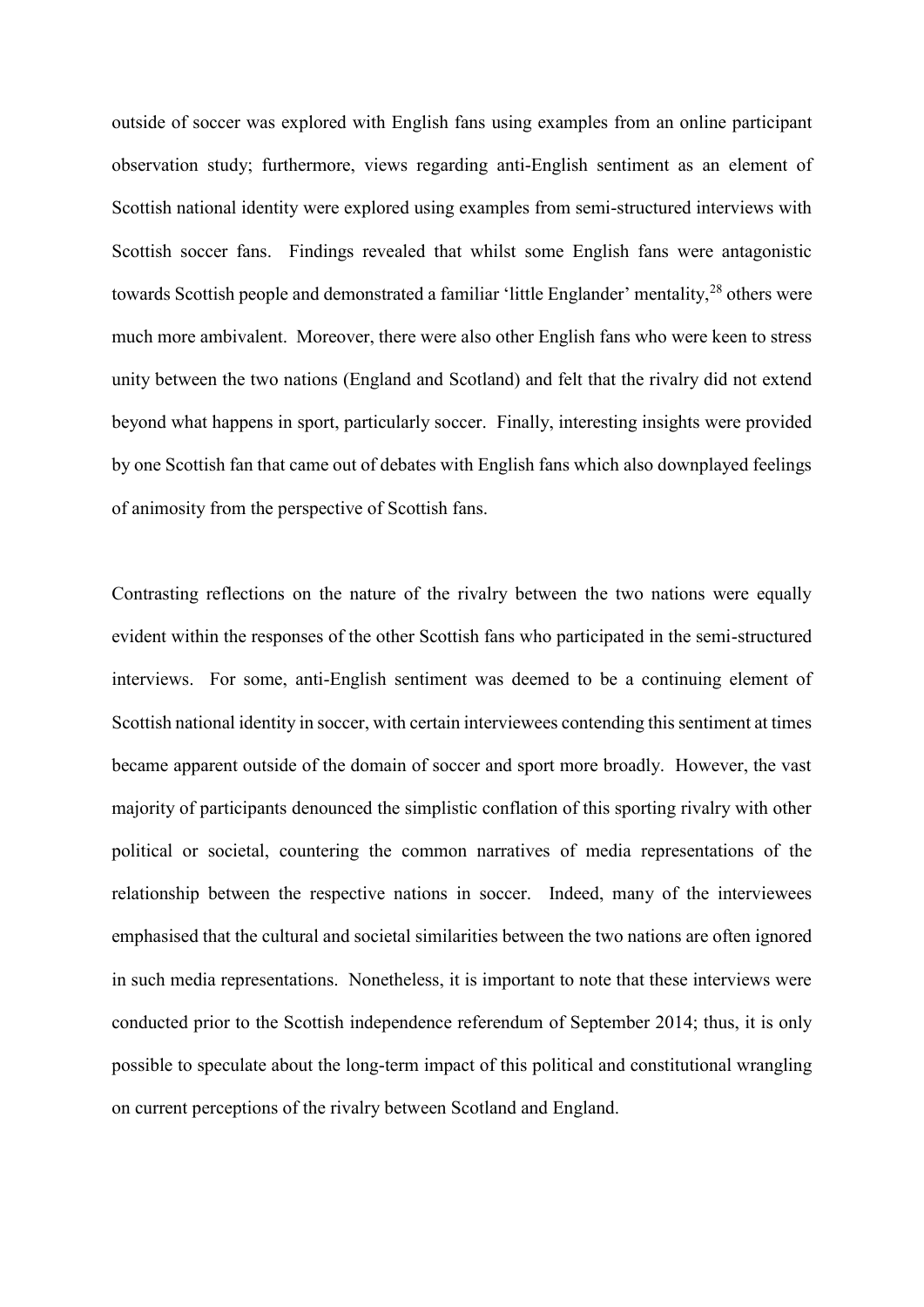Overall this essay has revealed that whilst representations of the England-Scotland soccer rivalry depicted in the media have clearly reinforced the opinions of many English fans regarding broader divisions (outside sport) between these neighbouring nations, most of the evidence from the two studies suggests that this is at odds with the views of the Scottish fans as well as a large proportion of the English fans under from the samples. We conclude that so long as the media perpetuate the social myth of division between the two nations in a simplistic manner the reality of the complex and evolving relationship between Scottish and English fans will remain unclear and misunderstood. We call for further studies into the England-Scotland soccer rivalry to understand whether feelings of division between the two sets of fans have been impacted by the 2014 Scottish referendum on independence and the 2016 'Brexit' from the European Union.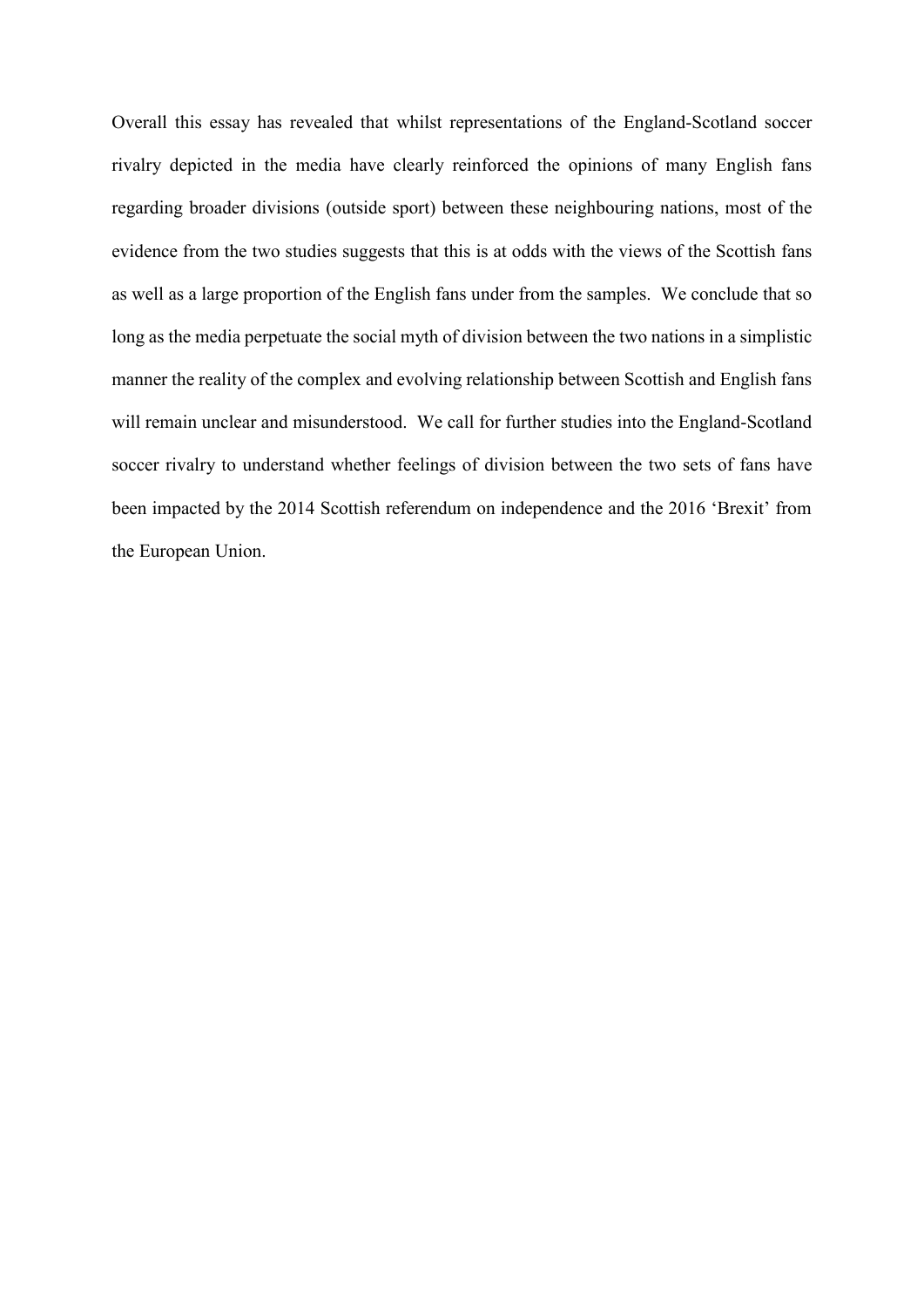### **Notes**

<sup>1</sup> Bairner, "Football and the Idea of Scotland"; Bairner, *Sport, Nationalism and Globalization*; Blain and Boyle, "Battling Along the Boundaries"; Giulianotti, "Scotland's Tartan Army in Italy"; Giulianotti, "Football and the Politics of Carnival"; Jarvie and Walker, "Ninety minute patriots?"; Kelly, *Flowers of Scotland?*; Kowalski, "Cry for Us, Argentina"; Moorhouse, "Scotland Against England"; Moorhouse, "One State, Several Countries".

<sup>2</sup>Bairner, "Football and the Idea of Scotland"; Duke and Crolley, *Football, Nationality, and the State*; Jarvie and Walker, "Ninety minute patriots?"; McCrone, *Understanding Scotland*; Moorhouse, "One State, Several Countries".

3. Bairner, "Football and the Idea of Scotland"; Moorhouse, *One State, Several Countries*; Whigham, "'Anyone But England?'".

4. McIntosh, Sim and Robertson, "'We Hate the English'"; McIntosh, Sim and Robertson, "'It's As If You're Some Alien"'; Miller, "Introduction: From last empress to First Minister".

5. Miller, "Introduction: From last empress to First Minister"; Whigham, "Sending 'Proud Edward's Army'".

11. Gibbons, "Contrasting representations of Englishness during FIFA World Cup Finals."

7. Bairner, "Football and the Idea of Scotland"; Blain and Boyle, "Battling Along the Boundaries"; Bradley, "The Patriot Game"; Giulianotti, "Scotland's Tartan Army in Italy".

8. Bairner, "Football and the Idea of Scotland".

9. Blain and Boyle, "Battling Along the Boundaries"; Giulianotti, "Scotland's Tartan Army in Italy".

10. Bairner, "Football and the Idea of Scotland"; Bairner, *Sport, Nationalism and Globalization*.

11. Carrington, "Too Many St. George's Crosses"; Gibbons, *English National Identity and Football Fan Culture*; Malcolm, "Malign or Benign?"; Parry and Malcolm, "England's Barmy Army"; Perryman, *Ingerland*; Vincent et al., "England Expects".

12. Whigham, "Sending 'Proud Edward's Army'".

13. Hussain and Miller, "The Auld Enemy in the new Scotland"; Hussain and Miller, "Towards a Multicultural Nationalism?"; McIntosh, Sim and Robertson, "'We Hate the English'"*;* Watson*, Being English in Scotland;*  Whigham, "'Anyone But England?"*.* 

14. Bairner, "Football and the Idea of Scotland"; Whigham, "'Anyone But England?'".

15. Moorhouse, "Professional Football and Working Class Culture"; Moorhouse, "Repressed Nationalism and Professional Football"; Moorhouse, "Scotland Against England"; Moorhouse, "From Zines Like These?"; Moorhouse, "One State, Several Countries".

16. Moorhouse, "Repressed Nationalism and Professional Football"; Moorhouse, "Scotland Against England".

17. Bairner, *Sport, Nationalism and Globalization*; BBC News, "Police Fears Over 'Anyone But England' Tshirt"; Blain and Boyle, "Battling Along the Boundaries"; Collins, "Exploring the Anyone But England Phenomenon"; Dickie, "Scots Refuse to Kick"; Hassan, "To Be Scottish"; Kelly, "What's Behind Anyone But England?"; Watson, *Being English in Scotland*.

<sup>18</sup> For instance, the BBC termed the fixture 'a fierce football rivalry' in an article published prior to the 2000 European Football Championships– BBC News, 1999

http://news.bbc.co.uk/1/hi/special\_report/1999/11/99/battle\_of\_britain/473756.stm

<sup>19</sup> Elias, *What is* Sociology, 50.

<sup>20</sup> The term 'thread' refers to a discussion thread in which topics are discussed by forum members by way of them 'posting' their responses.

<sup>21</sup> Russell, *Looking North: Northern England and the national imagination*.

<sup>22</sup> Gibbons, Dixon and Braye, "The GB Football Team for London 2012: What's all the fuss about?"; Maguire, "Globalization, Sport and National Identities".

23. Blain and Boyle, "Battling Along the Boundaries".

24. Billig, *Banal Nationalism*.

25. Leith and Soule, *Political Discourse and National Identity in Scotland*; Mycock, "SNP, Identity, and Citizenship".

26. Blain and Boyle, "Battling Along the Boundaries"; Giulianotti, "Scotland's Tartan Army in Italy". 27. See note 7.

<sup>28</sup> Gibbons, Dixon and Braye, "The GB Football Team for London 2012: What's all the fuss about?"; Maguire, "Globalization, Sport and National Identities".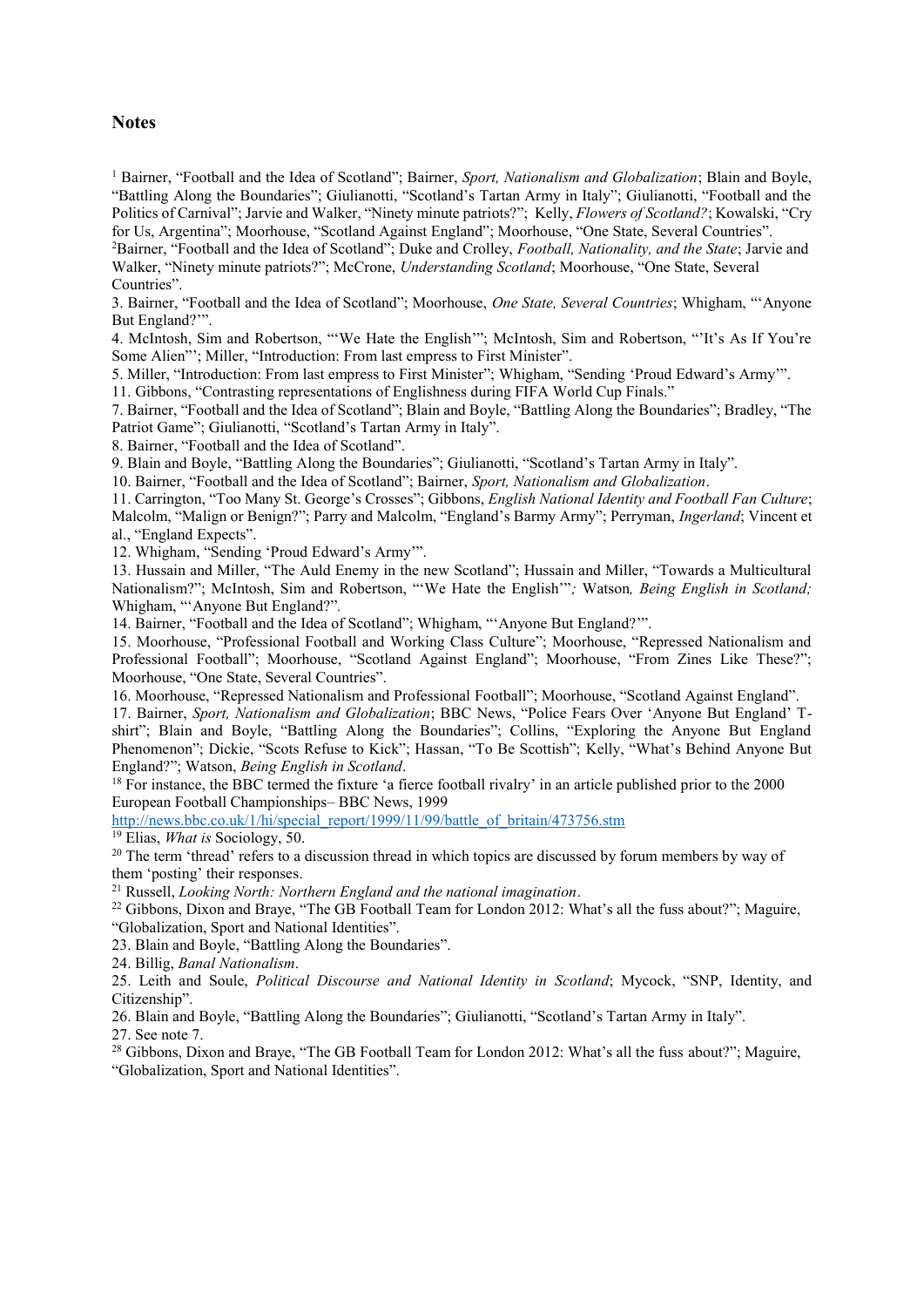### **References**

Bairner, Alan. "Football and the Idea of Scotland". In *Scottish Sport in the Making of the Nation: Ninety Minute Patriots?*, edited by Grant Jarvie and Graham Walker, 9-26. Leicester: Leicester University Press, 1994.

Bairner, Alan. *Sport, Nationalism and Globalization: European and North American Perspectives*. Albany, NY: State University of New York Press, 2001.

BBC News. 2010. "Police Fears Over 'Anyone But England' T-shirt". *BBC News Online*, February 24. http://news.bbc.co.uk/1/hi/scotland/north\_east/8533791.stm

Billig, Michael. *Banal Nationalism*. London: Sage, 1995.

Blain, Neil, and Raymond Boyle. "Battling Along the Boundaries: The Marking of Scottish Identity in Sports Journalism". In *Scottish Sport in the Making of the Nation: Ninety Minute Patriots?*, edited by Grant Jarvie and Graham Walker, 125-141. Leicester: Leicester University Press, 1994.

Bradley, Joseph. "The Patriot Game: Football's Famous 'Tartan Army'." *International Review for the Sociology of Sport* 37, no. 2 (2002): 177-197. doi: 10.1177/1012690202037002004.

Carrington, Ben. "Too Many St. George's Crosses to Bear". In *The Ingerland Factor: Home Truths from Football*, edited by Mark Perryman, 71-86. Edinburgh, Mainstream Publishing, 1999.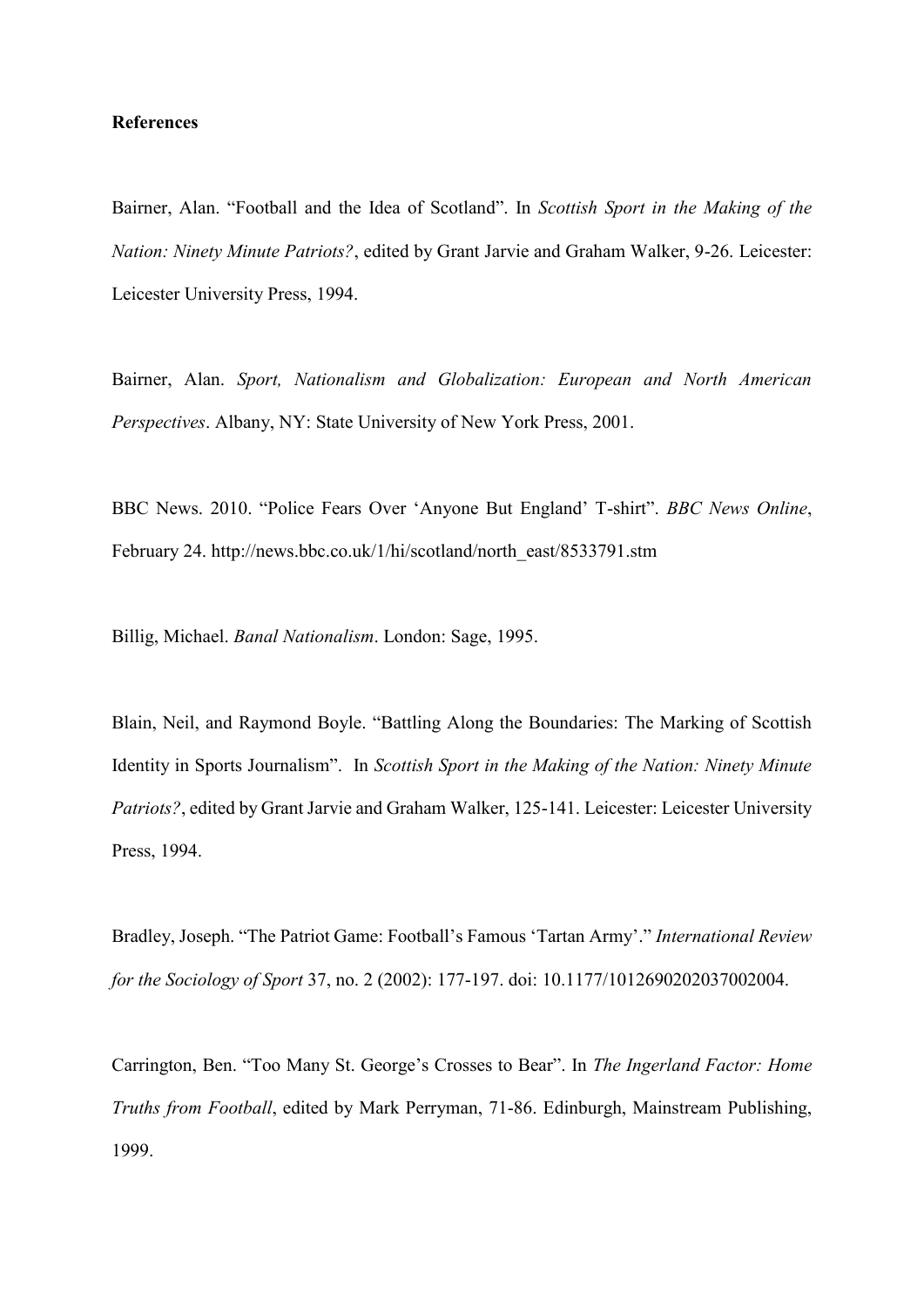Collins, Nick. 2010. "Exploring the Anyone But England Phenomenon". *Telegraph Online*, June 12. http://www.telegraph.co.uk/sport/football/competitions/world-cup2010/7822857/ Exploring-the-Anyone-But-England-phenomenon.html

Dickie, Mure. 2014. "Scots Refuse to Kick Into Touch 'Anyone But England' Mentality". *Financial Times Online*, June 15. http://www.ft.com/cms/s/2/335a781a-f4a1-11e3-a143- 00144feabdc0.html#axzz4HEdvSwnJ

Duke, Vic, and Linda Crolley. *Football, Nationality, and the State*. Harlow: Longman, 1996.

Elias, Norbert. *What is Sociology?* London: Hutchinson, 1978.

Gibbons, Tom. "Contrasting Representations of Englishness During FIFA World Cup Finals". *Sport in History* 30, no. 3 (2010): 422-446. doi: 10.1080/17460263.2010.505408.

Gibbons, Tom. *English National Identity and Football Fan Culture: Who Are Ya?*. Farnham, Ashgate, 2014.

Gibbons, Tom, Kevin Dixon and Stuart Braye. "The GB Football Team for London 2012: What's All The Fuss About?" In *The Impact of the 2012 Olympic & Paralympic Games: Diminishing Contrasts, Increasing Varieties*, edited by Kevin Dixon and Tom Gibbons, 35-55. Basingstoke: Palgrave, 2015.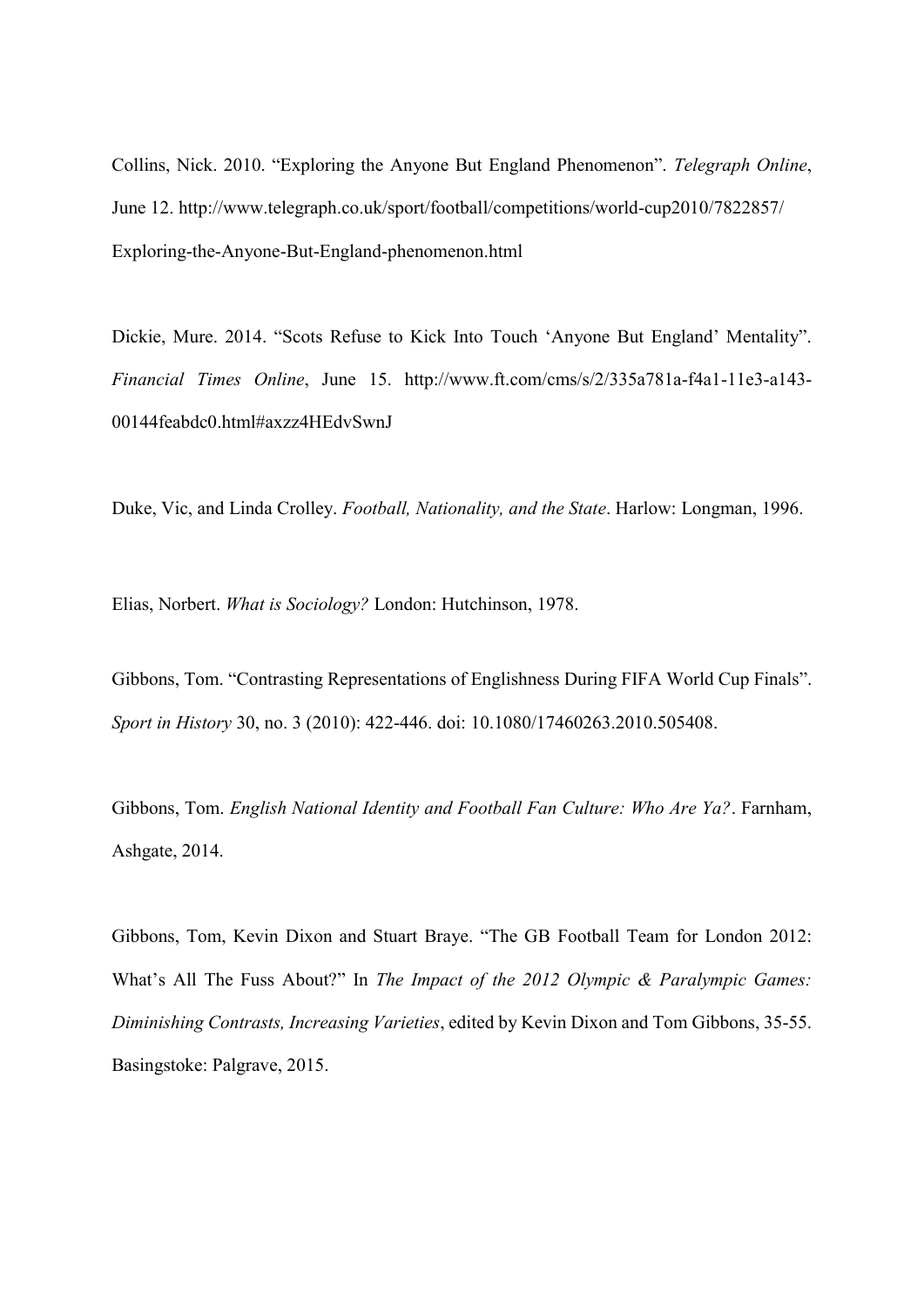Giulianotti, Richard. "Scotland's Tartan Army in Italy: The Case for the Carnivalesque". *Sociological Review* 39, no. 3 (1991): 503-527. doi: 10.1111/j.1467-954X.1991.tb00865.x.

Giulianotti, Richard. "Football and the Politics of Carnival: An Ethnographic Study of Scottish Fans in Sweden." *International Review for the Sociology of Sport* 30, no. 2 (1995): 191-219. doi: 10.1177/101269029503000205.

Hassan, Gerry. 2010. "To Be Scottish Should Not Be About Being Anti-English". *Guardian Online*, June 23. http://www.guardian.co.uk/commentisfree/2010/jun/23/anyone-but-englandscottish

Hussain, Asifa, and William Miller. "The Auld Enemy in the New Scotland". In *Anglo-Scottish Relations From 1900 to Devolution and Beyond*, edited by William Miller, 183-202. Oxford: Oxford University Press, 2005.

Hussain, Asifa, and William Miller. *Towards a Multicultural Nationalism? Anglophobia and Islamophobia in Scotland*. Devolution Briefings: Briefing No. 24. Economic & Social Research Council, 2005.

Jarvie, Grant, and Graham Walker. "Ninety Minute Patriots? Scottish Sport in the Making of the Nation". In *Scottish Sport in the Making of the Nation: Ninety Minute Patriots?*, edited by Grant Jarvie and Graham Walker, 9-26. Leicester: Leicester University Press, 1994.

Kelly, John. "Flowers of Scotland? A Sociological Analysis of National Identities: Rugby Union and Association Football in Scotland", PhD diss., Loughborough University, 2007.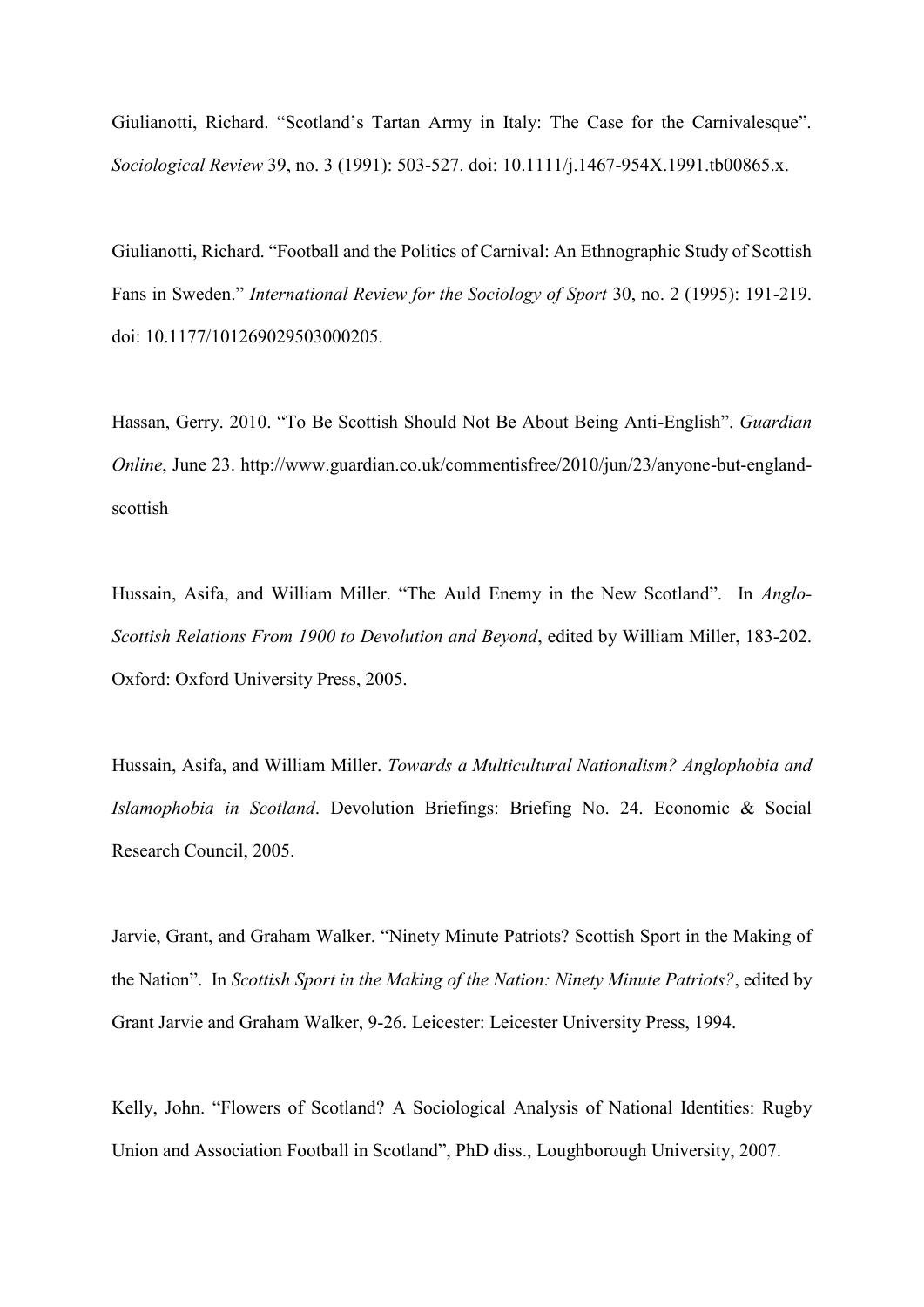Kelly, Jon. 2010. "What's Behind Anyone But England?". *BBC News Online*, June 14. http://news.bbc.co.uk/1/hi/8733373.stm

Kowalski, Ronnie. "'Cry for Us, Argentina': Sport and National Identity in Late Twentiethcentury Scotland". In *Sport and National Identity in the Post-war World*, edited by Adrian Smith and Dilwyn Porter, 69-87. London: Routledge, 2004.

Leith, Murray Stewart, and Daniel Soule. *Political Discourse and National Identity in Scotland*. Edinburgh, Edinburgh University Press, 2011.

Maguire, Joseph. "Globalization, Sport and National Identities." *Sport in Society* 14, no. 7/8 (2011): 978-993.

Malcolm, Dominic. "Malign or Benign? English National Identities in Cricket." *Sport in Society* 12, no. 4/5 (2009): 613-628. doi: 10.1080/17430430802702897.

McCrone, David. *Understanding Scotland: The Sociology of a Stateless Nation*. London: Routledge, 1992.

McIntosh, Ian, Duncan Sim, and Douglas Robertson. "'We Hate the English, Except For You, Cos You're Our Pal': Identification of the 'English' in Scotland." *Sociology* 38, no. 1 (2004): 43-59. doi: 10.1177/0038038504039360.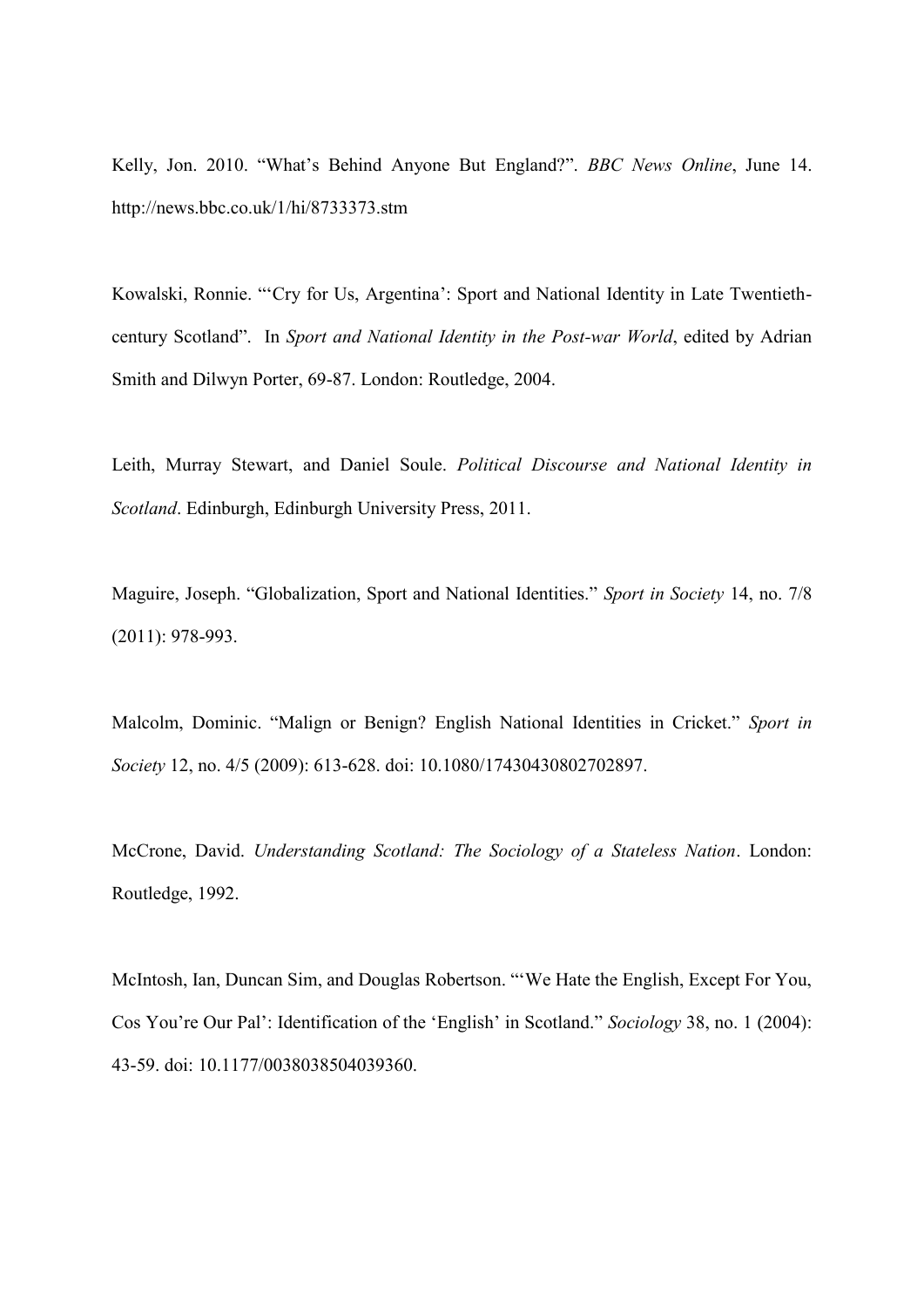McIntosh, Ian, Duncan Sim, and Douglas Robertson. "'It's As If You're Some Alien': Exploring Anti-English Attitudes in Scotland" *Sociological Research Online* 9, no. 2 (2004). http://www.socresonline.org.uk/9/2/mcintosh.html.

Miller, William. "Introduction: From Last Empress to First Minister". In *Anglo-Scottish Relations From 1900 to Devolution and Beyond*, edited by William Miller, 1-16. Oxford: Oxford University Press, 2005.

Moorhouse, Bert. "Professional Football and Working Class Culture: English Theories and Scottish Evidence." Sociological Review, 32 (1984): 285-315. doi: 10.1111/j.1467- 954X.1984.tb00815.x.

Moorhouse, Bert. "Repressed Nationalism and Professional Football: Scotland Versus England". In *Sport, Culture, Society: International Historical and Sociological Perspectives*, edited by James A. Mangan and Roy Small, 52-59. London: Spon, 1985.

Moorhouse, Bert. "Scotland Against England: Football and Popular Culture." *International Journal of the History of Sport* 4, no. 2 (1987): 189-202. doi: 10.1080/09523368708713625.

Moorhouse, Bert. "From Zines Like These? Fanzines, Tradition and Identity in Scottish Football". In *Scottish Sport in the Making of the Nation: Ninety Minute Patriots?*, edited by Grant Jarvie and Graham Walker, 173-194. Leicester: Leicester University Press, 1994.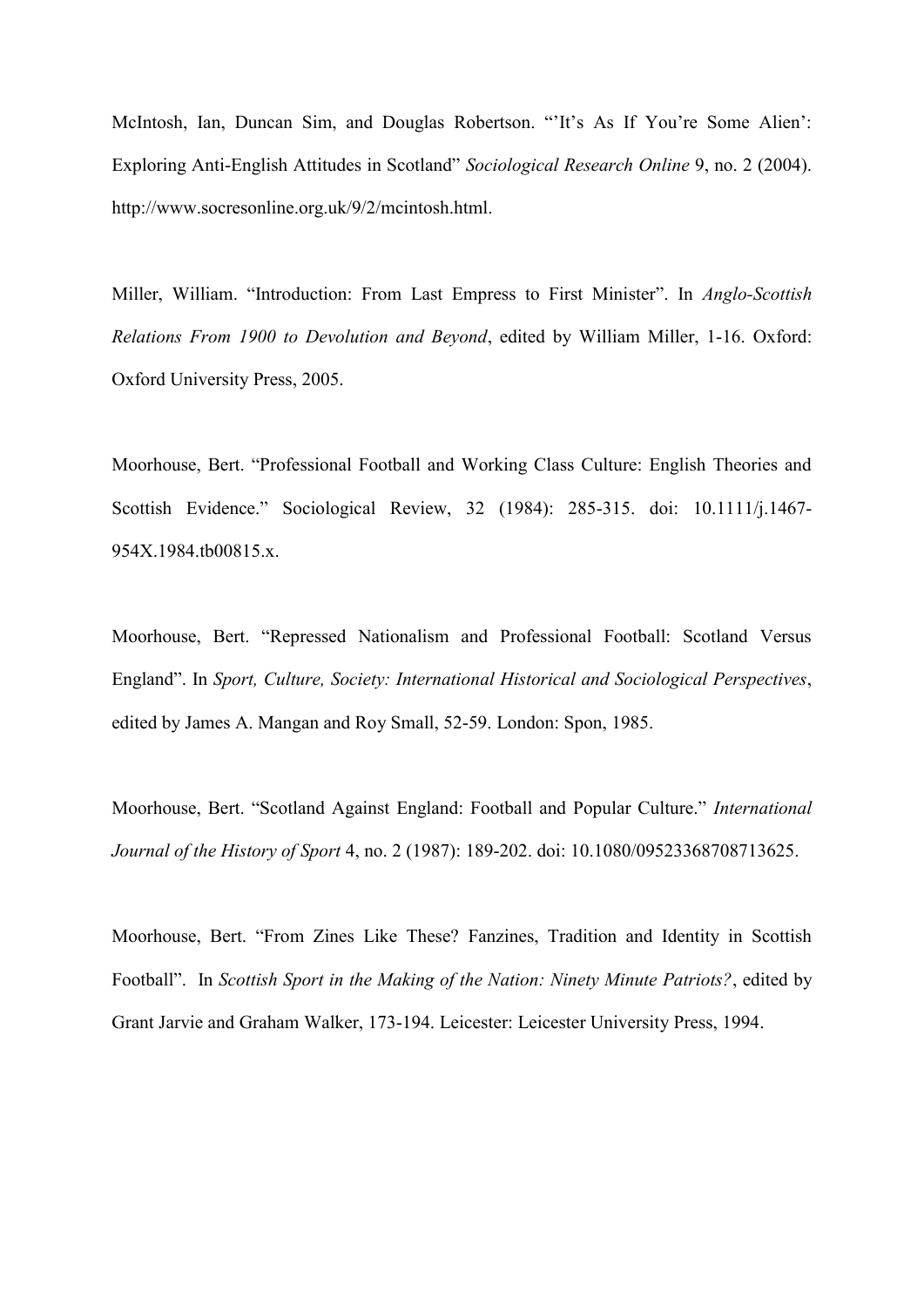Moorhouse, Bert. "One State, Several Countries: Soccer and Nationality in a 'United' Kingdom." *International Journal of the History of Sport* 12, no. 2 (1985): 55-74. doi: 10.1080/09523369508713895.

Mycock, Andrew. "SNP, Identity, and Citizenship: Re-imagining State and Nation." *National Identities* 14, no. 1 (2012): 53-69. doi: 10.1080/14608944.2012.657078.

Parry, Matthew and Dominic Malcolm. "England's Barmy Army: Commercialisation, Masculinity and Nationalism." *International Review for the Sociology of Sport* 39, no. 1 (2004): 75-94. doi: 10.1177/1012690204040524.

Perryman, Mark. *Ingerland: Travels with a Football Nation*. London, Simon and Schuster, 2006.

Russell, Dave. *Looking North: Northern England and the National Imagination*. Manchester, Manchester University Press, 2004.

Vincent, John, Edward Kian, Paul Pedersen, Aaron Kuntz, and John Hill. "England Expects: English Newspapers' Narratives About the English Football Team in the 2006 World Cup." *International Review for the Sociology of Sport* 45, no. 2 (2010): 199-223. doi: 10.1177/1012690209360084.

Watson, Murray. *Being English in Scotland*. Edinburgh: Edinburgh University Press, 2003.